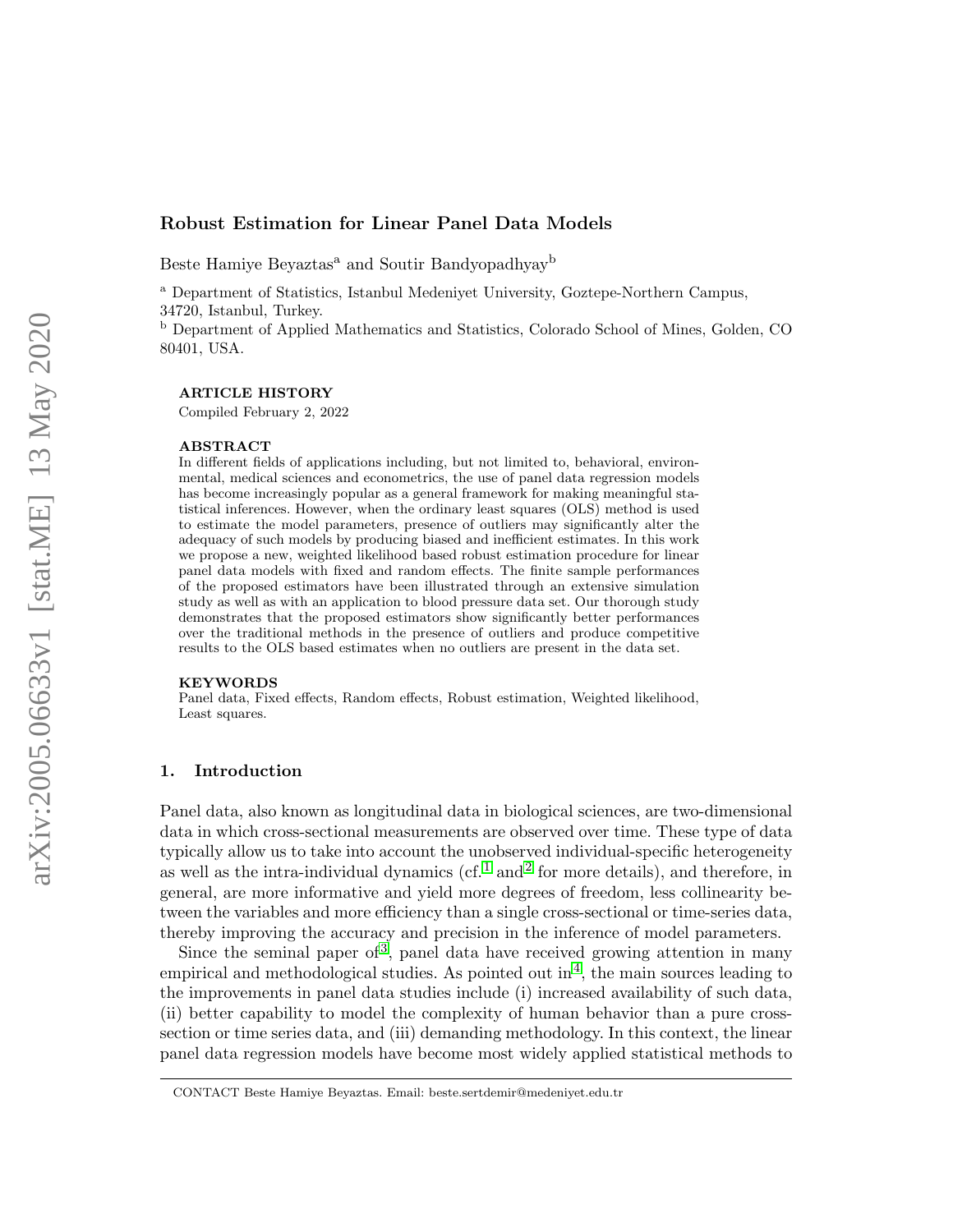analyze two-dimensional data in many fields, such as econometrics, biostatistics etc. For a comprehensive review on static linear panel data models and its applications in different areas see  $\frac{1}{2}$  $\frac{1}{2}$  $\frac{1}{2}$ ,  $\frac{5}{2}$  $\frac{5}{2}$  $\frac{5}{2}$ ,  $\frac{6}{2}$  $\frac{6}{2}$  $\frac{6}{2}$ ,  $\frac{7}{2}$  $\frac{7}{2}$  $\frac{7}{2}$ ,  $\frac{8}{2}$  $\frac{8}{2}$  $\frac{8}{2}$ ,  $\frac{9}{2}$  $\frac{9}{2}$  $\frac{9}{2}$ ,  $\frac{10}{2}$  $\frac{10}{2}$  $\frac{10}{2}$ ,  $\frac{11}{2}$  $\frac{11}{2}$  $\frac{11}{2}$ ,  $\frac{12}{2}$  $\frac{12}{2}$  $\frac{12}{2}$ ,  $\frac{13}{2}$  $\frac{13}{2}$  $\frac{13}{2}$ ,  $\frac{14}{2}$  $\frac{14}{2}$  $\frac{14}{2}$ , and the references therein.

In panel data studies, three main sources of variability are generally considered, namely, (i) the within variation, i.e., the variation from observation to observation in each of cross-sectional unit, (ii) the between variation, i.e., the variation in observations from an individual unit to another individual unit, and (iii) the overall variation, i.e., the variation over both dimensions, since panel data include the information over two dimensions, cross-sectional and time series (cf.  $^{15}$  $^{15}$  $^{15}$  and  $^{16}$  $^{16}$  $^{16}$  for details). The statistical appeal of panel data models typically lies in the fact that these models focus particularly on explaining within variations over time and provide controls over individual heterogeneity. The most commonly used panel data models are fixed and random effects models (cf.  $15$  and  $17$ ). In the fixed effect approach, subject-specific means (individualspecific effects, individual heterogeneity), which belong to each cross-sectional unit, are assumed to be fixed and are included as time-invariant intercept terms in the regression model, while these may vary across subjects. On the other hand, in random effect models, individual heterogeneity is explained by the differences in the error variance components. As noted in  $10$ , the main difference between the fixed and random effects models is that the fixed effects model assumes that the time-invariant characteristics of individuals are correlated with the covariates, whereas random effects model does not allow such correlation.

Typically, one uses OLS methods for making statistical inferences regarding the parameters of linear panel data regression models. However, to obtain consistent estimates of the model parameters, traditional estimation techniques require some assumptions such as strict exogeneity with respect to the error terms and homoscedasticity of the error terms, which are rarely fulfilled in practice. Hence, the classical OLS estimators may considerably be affected due to any departure from the model assumptions as well as the presence of outliers. The outlying observations are generally masked due to the complex nature of the data and not directly detectable using standard outlier diagnostics. Moreover, the OLS based estimators are highly sensitive to the leverage points due to the distortions being caused by the outliers in the covariates. Thus, the well-known estimators, such as generalized least squares (GLS) estimator for random effects model and fixed effects estimators based on several transformations, may lead us to incorrect and unreliable results. To overcome these issues,  $^{18}$  $^{18}$  $^{18}$  have considered alternatives to the fixed effect estimator for the purpose of building highly robust procedures with high breakdown point. More recently, [19](#page-15-6) have proposed a new estimation procedure based on two different data transformations by applying standard robust estimation methods in the fixed effects linear panel data framework. A robust algorithm based on the idea of weighting down the large order statistics of squared residuals has been proposed in<sup>[20](#page-15-7)</sup> to obtain reliable estimates of the model parameters. To the best of our knowledge, only a few studies considering the robustness of conventional estimation methods are available in the context of static linear panel data models; see, for instance,  $^{19}$  $^{19}$  $^{19}$ ,  $^{18}$  $^{18}$  $^{18}$ ,  $^{21}$  $^{21}$  $^{21}$ ,  $^{20}$  $^{20}$  $^{20}$  and  $^{22}$  $^{22}$  $^{22}$ .

This paper aims to study the impacts of outlying observations on the OLS based estimation methods (such as between, pooled OLS, fixed effects and random effects estimators as discussed in Section [2\)](#page-2-0) in linear panel data models and suggest robust alternatives to these estimation procedures. The proposed weighted likelihood based estimators, based on weighted likelihood estimating equations introduced in  $23$ , produce more robust estimates compared to their traditional counterparts in the presence of outlier(s) or in case of any departure from model assumptions and their asymptotic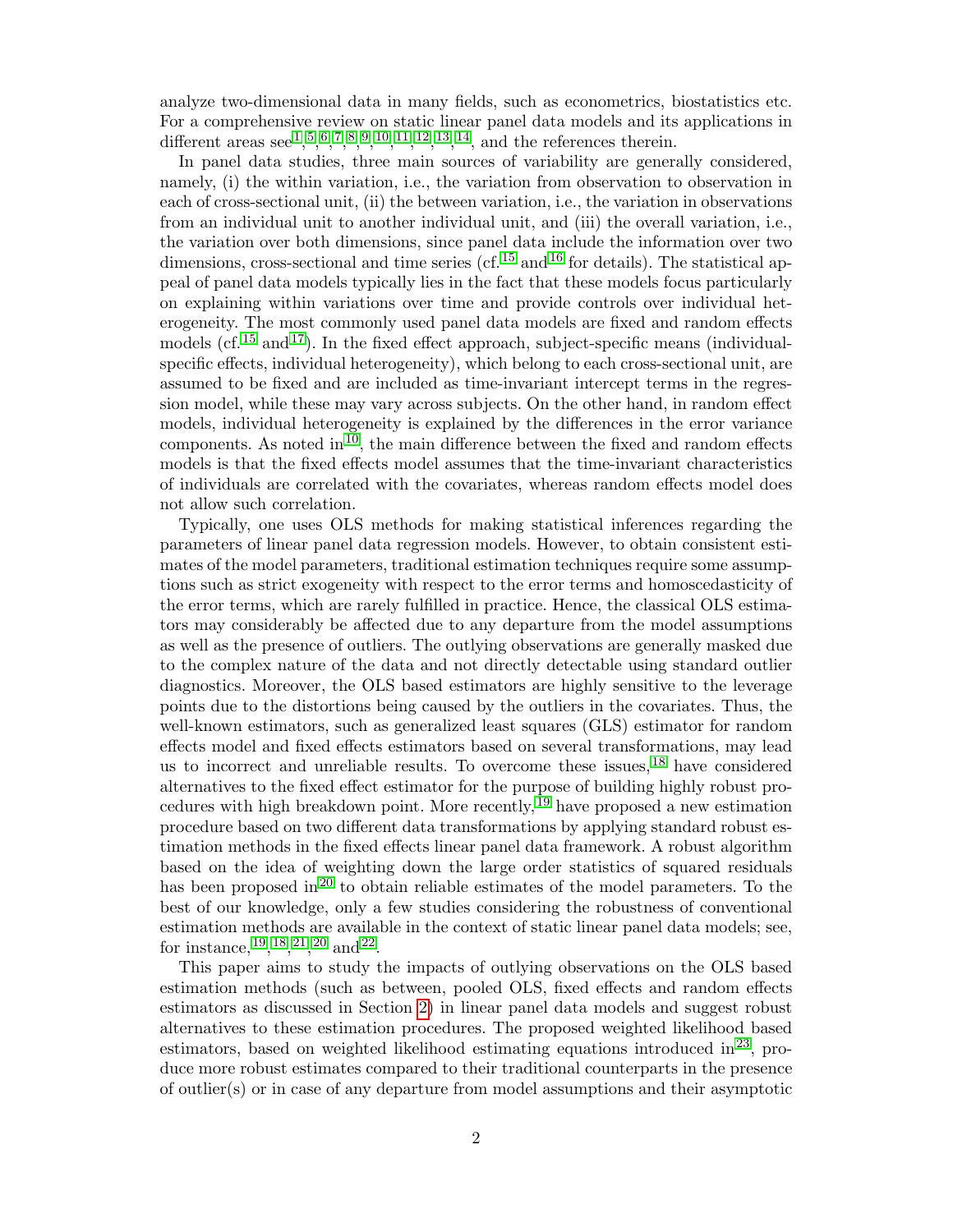properties are equivalent to the OLS based techniques when no outliers are present in the data. In this study, we focus on the impacts of several types of outliers including vertical outliers and leverage points (random and concentrated) on the estimation procedures. Monte Carlo experiments under different data generating processes and contamination schemes are used to compare the finite sample performances of the proposed estimators and traditional OLS based estimators. The numerical results support that the proposed methods yield more accurate and precise estimates compared to the OLS estimators when the data have outliers.

The rest of the paper is organized as follows. We start with providing details about the static linear panel data models and discuss the OLS based estimation methods commonly used to estimate the parameters (cf. Section [2.1\)](#page-3-0). In Section [2.2](#page-6-0) we describe the estimation method based on weighted likelihood and subsequently propose the robust counterparts of the OLS estimators. The finite sample properties of the proposed methods are illustrated through an extensive simulation study and the results are compared with traditional estimation methods in Section [3.](#page-11-0) To further validate the applicability of our proposed methods, we apply those to blood pressure data. The results are presented in Section [4.](#page-13-0)

### <span id="page-2-0"></span>2. Linear Panel Data Models

Let us consider the linear panel data regression model with a random sample  $\{(y_{it}, x_{it}, \alpha_i), i = 1, \ldots, N; t = 1, \ldots, T\}$  as follows.

$$
y_{it} = x_{it}'\beta + \alpha_i + \varepsilon_{it},
$$

where the subscript i represents an individual observed at time t,  $\alpha_i$ 's are the unobserved individual-specific effects (time-invariant characteristics),  $\beta$  is a  $K \times 1$ vector of coefficients and an element of the parameter space  $\Theta$ ,  $y_{it}$  and  $x_{it}$ 's are the response variable and the K-dimensional vector of explanatory variables, respectively and  $\varepsilon_{it}$ 's are the independent and identically distributed (iid) error terms with  $E(\varepsilon_{it}|x_{i1},...,x_{iT},\alpha_i) = 0, E(\varepsilon_{it}^2|x_{i1},...,x_{iT},\alpha_i) = \sigma_{\varepsilon}^2$  and  $E\left(\varepsilon_{it}\varepsilon_{is}|x_{i1},\ldots,x_{iT},\alpha_i\right)=0$  for  $t\neq s$ . The above panel data regression model can be represented in matrix form as follows.

$$
y = \alpha \otimes e_T + X\beta + \varepsilon,
$$

where  $y = (y_1, \ldots, y_N)'$  is an  $NT \times 1$  vector obtained by stacking observations  $y_i =$  $(y_{i1},...,y_{iT})'$  for individual  $i=1,...,N$ ,  $X=(x_1,...,x_N)'$  is an  $NT \times K$  matrix of regressors with  $x_i = (x'_{i1}, \ldots, x'_{iT})'$ ,  $\alpha$  is an  $N \times 1$  vector consisting of the individual effects  $\alpha_i$  for  $i = 1...N$ ,  $e_T$  is a  $T \times 1$  vector of ones and ⊗ denotes the kronecker product.

In fixed effects models, only variation within each cross-sectional unit is exploited (cf.  $15, 16$  $15, 16$  $15, 16$  and  $17$ ). Thus, in the presence of small or no within variation, the coefficients of the regressors in fixed effects models cannot be correctly estimated or identified, as noted in $^{24}$  $^{24}$  $^{24}$ . The fixed effects models generally allow for possible correlations between individual-specific unobservable effects and independent variables by including dummy variables for different intercepts, allowing a limited form of endogeneity  $(cf. 24)$  $(cf. 24)$  $(cf. 24)$ while yielding unbiased estimates of the regression parameters  $(cf, 6, 16, 17, and 25)$  $(cf, 6, 16, 17, and 25)$  $(cf, 6, 16, 17, and 25)$  $(cf, 6, 16, 17, and 25)$  $(cf, 6, 16, 17, and 25)$  $(cf, 6, 16, 17, and 25)$  $(cf, 6, 16, 17, and 25)$  $(cf, 6, 16, 17, and 25)$  $(cf, 6, 16, 17, and 25)$ . The information on both within and between variations are included by the random effects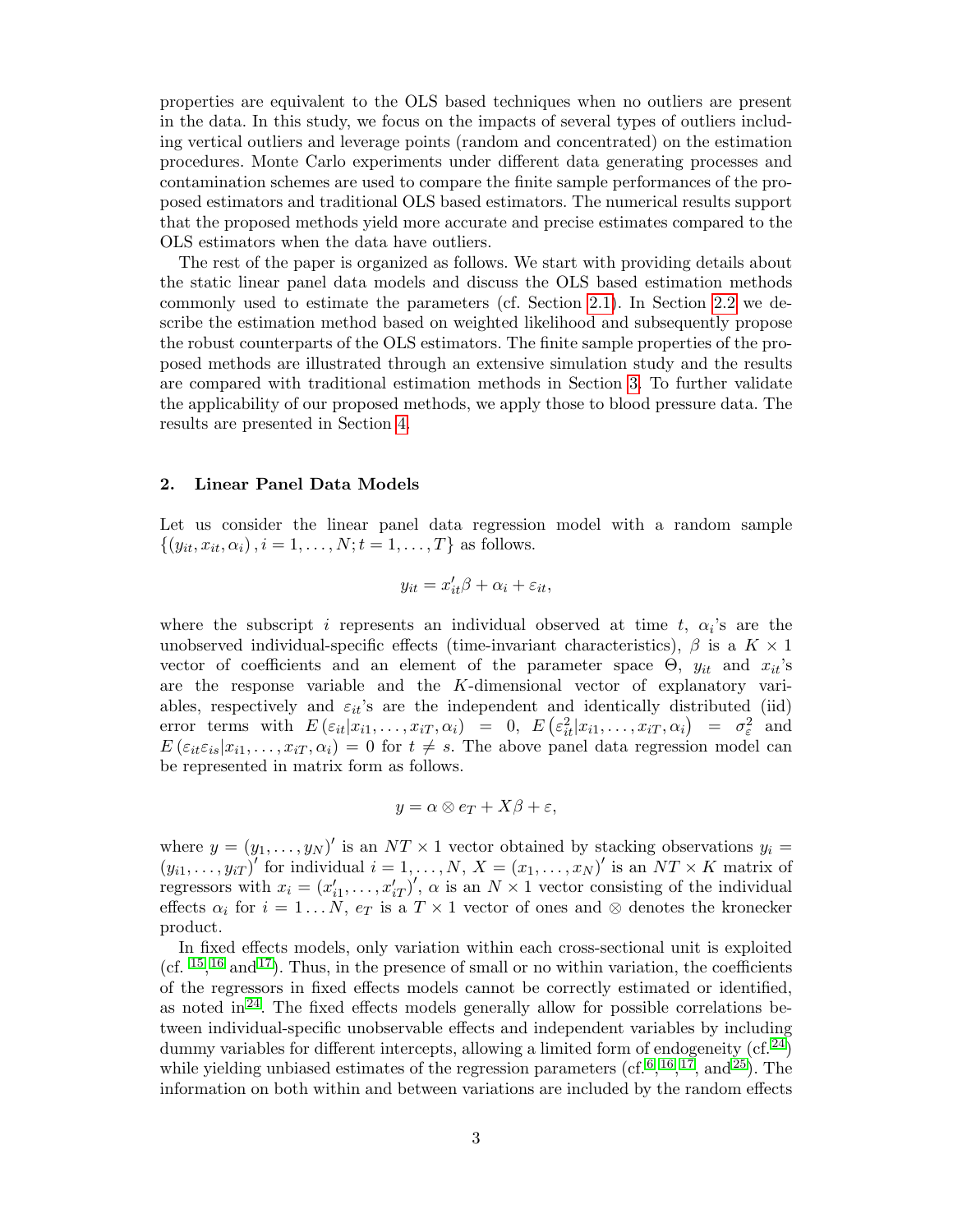models. In random effects models, the individual-specific effects are being included in the model as a part of the disturbance, and these are required to be uncorrelated with the explanatory variables and the error terms (cf.<sup>[6](#page-14-5)</sup> and<sup>[9](#page-14-8)</sup>). In particular, if  $\alpha_i$  is assumed to be random then, the random effects model can be formulated as follows.

<span id="page-3-1"></span>
$$
y_{it} = x_{it}'\beta + \alpha_i + \varepsilon_{it} = x_{it}'\beta + \nu_{it}, \quad \alpha_i \sim \text{iid}(0, \sigma_\alpha^2), \quad \varepsilon_{it} \sim \text{iid}(0, \sigma_\varepsilon^2), \tag{1}
$$

where  $\nu_{it} = \alpha_i + \varepsilon_{it}$  denotes a compound error term with  $\sigma_{\nu}^2 = \sigma_{\alpha}^2 + \sigma_{\varepsilon}^2$  and  $cov(\nu_{it}, \nu_{is}) = \sigma_{\alpha}^2$  for  $t \neq s$ .  $\alpha_i$ 's are assumed to be uncorrelated with  $\varepsilon_{it}$  and  $x_{it}$ .

The pooled regression model

$$
y_{it} = \alpha + x_{it}'\beta + \varepsilon_{it},
$$

is a restricted type of panel data model such that the regression coefficients, i.e.,  $\alpha$  and  $\beta$ , have the common values to all cross-sectional units for all time periods as noted  $\sin^{17}$  $\sin^{17}$  $\sin^{17}$  and  $^{26}$  $^{26}$  $^{26}$ .

Finally, before we describe the between regression models, let  $\bar{y}_i = T^{-1} \sum_{t=1}^T y_{it}$ ,  $\bar{x}_i = T^{-1} \sum_{t=1}^T x_{it}$  and  $\bar{\varepsilon}_i = T^{-1} \sum_{t=1}^T \varepsilon_{it}$ , respectively, denote the time averages of  $y_{it}$ ,  $x_{it}$  and  $\varepsilon_{it}$  for the *i*-th cross-sectional unit. By considering the N linear regression models based on the time averages of each cross-sectional unit, the between model is defined as follows:

<span id="page-3-2"></span>
$$
\bar{y}_i = \alpha_i + \bar{x}_i \beta + \bar{\varepsilon}_i. \tag{2}
$$

The between regressions are frequently used to investigate the long-run relationships by ignoring all the information owing to intra-subject variability (cf.  $^{24}$  $^{24}$  $^{24}$ ,  $^{27}$  $^{27}$  $^{27}$  and  $^{28}$  $^{28}$  $^{28}$ ). For example,  $29$  has examined the elasticity of demand for some countries and compared the estimates obtained using within and between regressions. The results obtained from the between country model can be interpreted as long run effects whereas the short run effects are captured by the within country regression model. Additionally, <sup>[27](#page-15-14)</sup> have reported the results of elasticity estimates for short run price and long run price, and compared the estimates in terms of mean, standard deviation and root mean square error (RMSE) criteria. It has been emphasized that the between estimator has a better performance according to the RMSE criterion for estimates of long run elasticity price than that of short run price elasticity.

Next, we briefly discuss the commonly used estimation procedures for above mentioned linear panel data models.

#### <span id="page-3-0"></span>2.1. Traditional Estimation Methods

The estimation procedures commonly applied in linear panel data models discussed above, can be examined within the scope of OLS estimation as noted in  $^{28}$  $^{28}$  $^{28}$ . The OLS based estimation techniques mainly rely on the type of variations (cf.  $^{16}$  $^{16}$  $^{16}$ ).

The pooled OLS estimator is simply the implementation of the OLS method to the linear model on the pooled data across two dimensions by completely disregarding the panel structure of the data. Therefore,  $\beta_{pols}$ , the pooled OLS estimator of  $\beta$ , can be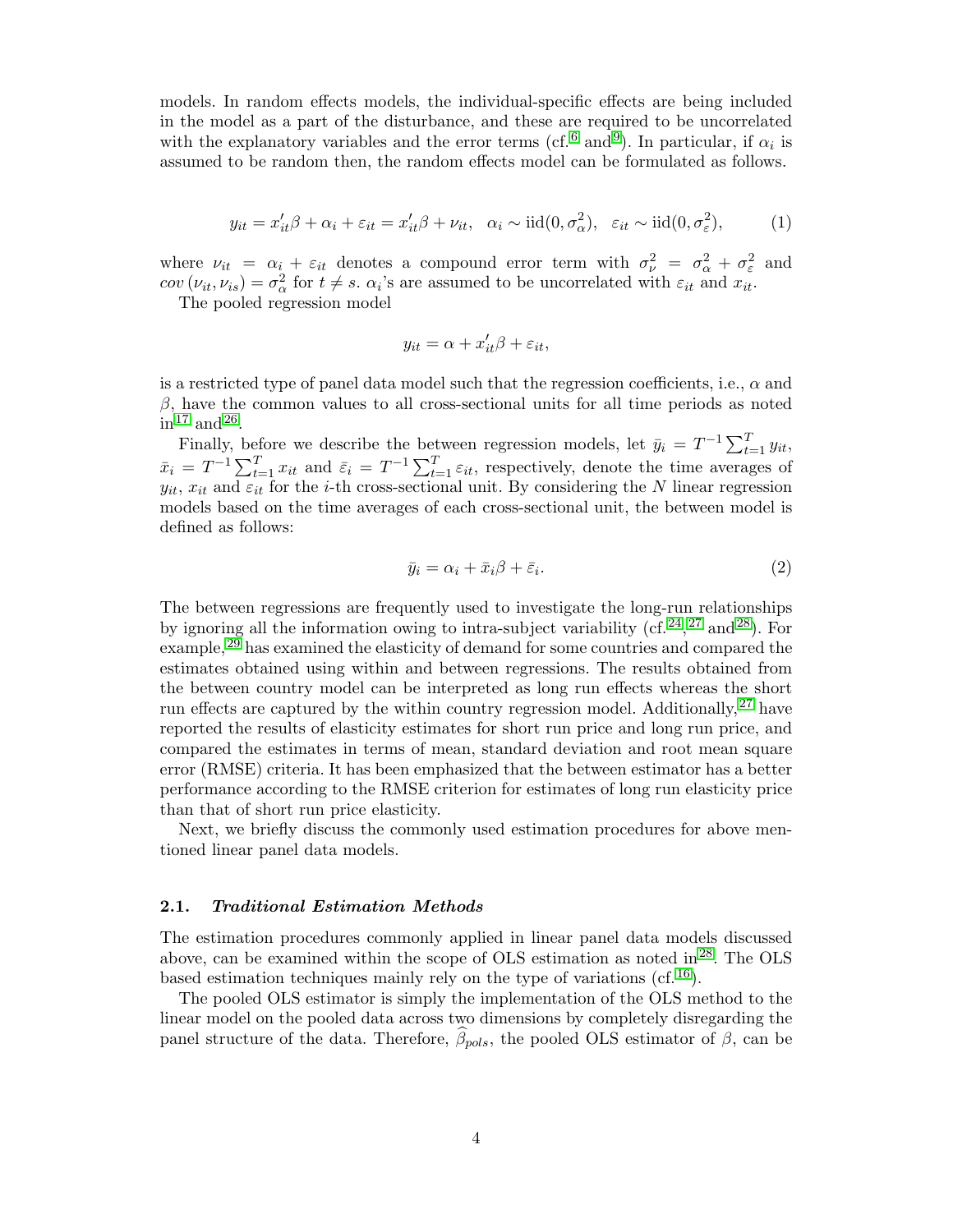obtained as follows.

$$
\widehat{\beta}_{pols} = \left( \sum_{i=1}^{N} \sum_{t=1}^{T} x'_{it} x_{it} \right)^{-1} \left( \sum_{i=1}^{N} \sum_{t=1}^{T} x'_{it} y_{it} \right).
$$

As noted in<sup>[6](#page-14-5)</sup>,<sup>[14](#page-15-1)</sup> and<sup>[24](#page-15-11)</sup>, the pooled OLS method provides consistent estimates of the parameters for random effects and pooled regression models under the independence assumption of explanatory variables and error terms. On the other hand, it is severely biased and inconsistent for the fixed effects model due to the inclusion of the individual-specific effects, which are correlated with the explanatory variables. Also, while investigating the bias and efficiency of some well-known panel data estimators in observational health studies,  $30$  raised two main concerns for pooled estimator, namely, the heteroscedastic error terms and the bias caused by the omitted individual-specific effects.

The estimation of the fixed effects model requires the time-demeaned data. The fixed effects transformed model for the mean-centered data is obtained as follows.

$$
\ddot{y}_{it} = \ddot{x}'_{it}\beta + \ddot{\varepsilon}_{it},
$$

where  $\ddot{y}_{it} = y_{it} - \bar{y}_i$ ,  $\ddot{x}_{it} = x_{it} - \bar{x}_i$  and  $\ddot{\varepsilon}_{it} = \varepsilon_{it} - \bar{\varepsilon}_i$ , so that the individual-specific effects have been eliminated. Under the assumptions of fixed effects model,  $\beta_{fe}$ , the fixed effects estimator of  $\beta$ , can be obtained as

$$
\widehat{\beta}_{fe} = \left(\sum_{i=1}^{N} \sum_{t=1}^{T} \ddot{x}'_{it} \ddot{x}_{it}\right)^{-1} \left(\sum_{i=1}^{N} \sum_{t=1}^{T} \ddot{x}'_{it} \ddot{y}_{it}\right).
$$

The fixed effects estimator (also known as the within estimator) is consistent for the fixed effects model when time dimension, T gets large  $(cf.1)$  $(cf.1)$  $(cf.1)$ . Further, as noted in[31](#page-15-18), the precisions of the fixed effects estimates are significantly affected when the independent variables vary greatly across individual units and simultaneously exhibit small variation over time for each individual.

The fixed effects least squares method has several shortcomings. Firstly, the fixed effects estimators suffer from the incidental parameter problem (see,  $32$  for more details). If the cross-sectional dimension,  $N$ , is significantly large, the fixed effects estimators of individual-specific effects become biased and inconsistent because of the increasing number of these parameters (cf.<sup>[1](#page-14-0)</sup>,<sup>[6](#page-14-5)</sup> and<sup>[33](#page-15-20)</sup>). Furthermore, the fixed effects method is incapable of estimating the coefficients of the time-invariant variables since it only considers the variation within cross-sections. Therefore, the explanatory power of the model decreases with less efficient estimates (see,  $31$  and  $24$  for more details). Another possible drawback is that several dummies used for time-invariant variables such as gender, race, geographic location, education, religion cause to aggravate collinearity among the regressors as noted in<sup>[1](#page-14-0)</sup>. Furthermore,  $34$  emphasize that the fixed effects methods underestimate the model parameters and result in drastically biased inference since the measurement errors get magnified in within dimension. The random effects model compensates for some of these problems encountered in fixed effects least squares.

The GLS method is used for estimating random effect model to deal with the autocorrelation in the error terms caused by the individual-specific effects. This method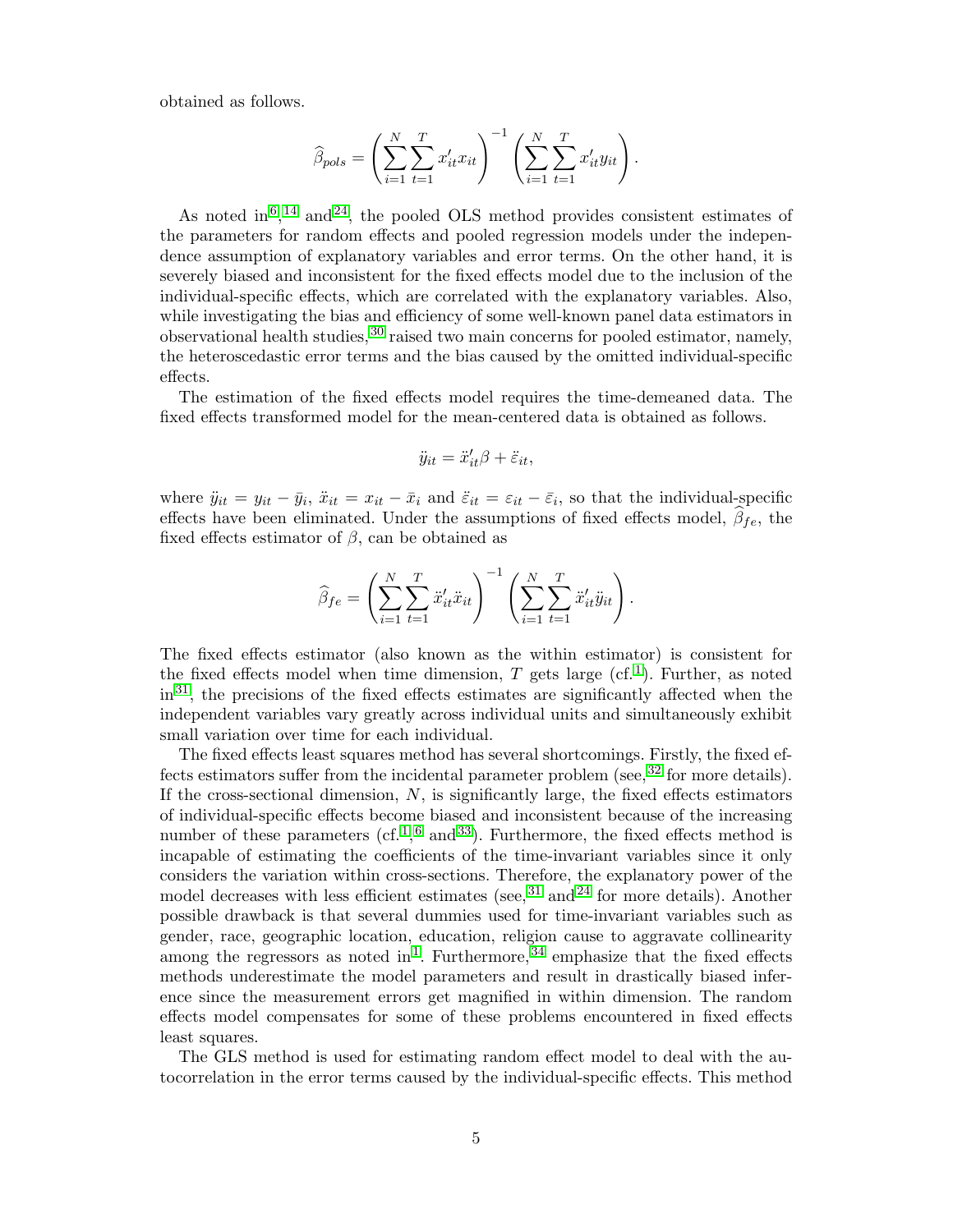entails the quasi demeaning transformation of the variables to obtain the homoscedas-tic variance-covariance matrix for achieving efficiency, as noted in<sup>[28](#page-15-15)</sup> and<sup>[35](#page-15-22)</sup>. As em-phasized in<sup>[1](#page-14-0)</sup>, the GLS method asymptotically provides the best linear unbiased estimator if the variance-covariance matrix of the disturbance term is known. Also,  $^{28}$  $^{28}$  $^{28}$ points out that it produces the equivalent estimates of  $\beta$  to the OLS method on the quasi-demeaned data. The quasi-demeaning transformation contains subtracting the time-averages, weighted by using the variances of the idiosyncratic errors and individual effects, from the original variables. The transformed version of the random effects model is expressed as,

$$
\tilde{y}_{it} = \tilde{x}_{it}'\beta + \tilde{\nu}_{it},
$$

where  $\theta = 1 - \left[\frac{\sigma_{\varepsilon}^2}{\sigma_{\varepsilon}^2 + T\sigma_{\alpha}^2}\right]$  $\int_0^{1/2}$ ,  $\tilde{\nu}_{it} = \nu_{it} - \theta \bar{\nu}_i$ ,  $\tilde{y}_{it} = y_{it} - \theta \bar{y}_i$  and  $\tilde{x}_{it} = x_{it} - \theta \bar{x}_i$  with the time averages  $\bar{y}_i$  and  $\bar{x}_i$ . By running OLS method on the transformed model, the GLS estimator (also called as random effects estimator),  $\beta_{re}$  can be obtained as follows.

$$
\widehat{\beta}_{re} = \left(\sum_{i=1}^{N} \sum_{t=1}^{T} \widetilde{x}_{it}' \widetilde{x}_{it}\right)^{-1} \left(\sum_{i=1}^{N} \sum_{t=1}^{T} \widetilde{x}_{it}' \widetilde{y}_{it}\right).
$$

Note that, the fixed effects and pooled OLS estimators can be obtained by employing OLS method on the transformed model for  $\theta = 1$  with  $\sigma_{\varepsilon}^2 = 0$  and  $\theta = 0$  with  $\sigma_{\alpha}^2 = 0$ , respectively, as the special cases of the above mentioned GLS estimator.

When the random effects model as in Eq. [1](#page-3-1) is appropriate, both fixed effects and random effects estimators are consistent but random effects method provides more efficient estimates, with high explanatory power, compared to the fixed effects method. This is due to fact that the random effects estimators have the advantages of using both within and between variations, hence, these can be viewed as a weighted average of the between and fixed effects estimators (cf.  $^{24}$  $^{24}$  $^{24}$  and  $^{16}$  $^{16}$  $^{16}$ ). However, there is a tradeoff between bias and efficiency, and the random effects method is more vulnerable to omitted variable bias than the fixed effects method, as noted in  $31$ . In case of no omitted variables, the random effects model is generally preferred over the fixed effects model because it allows for estimating the effects of time-invariant variables; see  $^{16}$  $^{16}$  $^{16}$ .

The between regression models (Eq. [2\)](#page-3-2) include the information reflected in the differences between cross-sections. A large between variation generally indicates the differences in means of the variables over time for each subject as noted in<sup>[29](#page-15-16)</sup>. By employing the OLS method on the between regression model, the between estimator,  $\beta_{be}$  is obtained as follows.

$$
\widehat{\beta}_{be}=\left(\bar{x}_i'\bar{x}_i\right)^{-1}\left(\bar{x}_i'\bar{y}_i\right).
$$

Although the between estimator generates consistent results for the pooled and random effects models, it is rarely preferred in practice since the pooled and random effects estimators yield more efficient results compared to the between estimator, see  $^{24}$  $^{24}$  $^{24}$ . Fur-ther, as noted in<sup>[17](#page-15-4)</sup>, it can be used to estimate the effects of time-invariant variables in fixed effects model, but with biased estimates of the effects of both time-invariant and time-variant variables.

In spite of the fact that all of the traditional methods discussed above suffer heavily due to the presence of outlying observations, the existing literature on the robust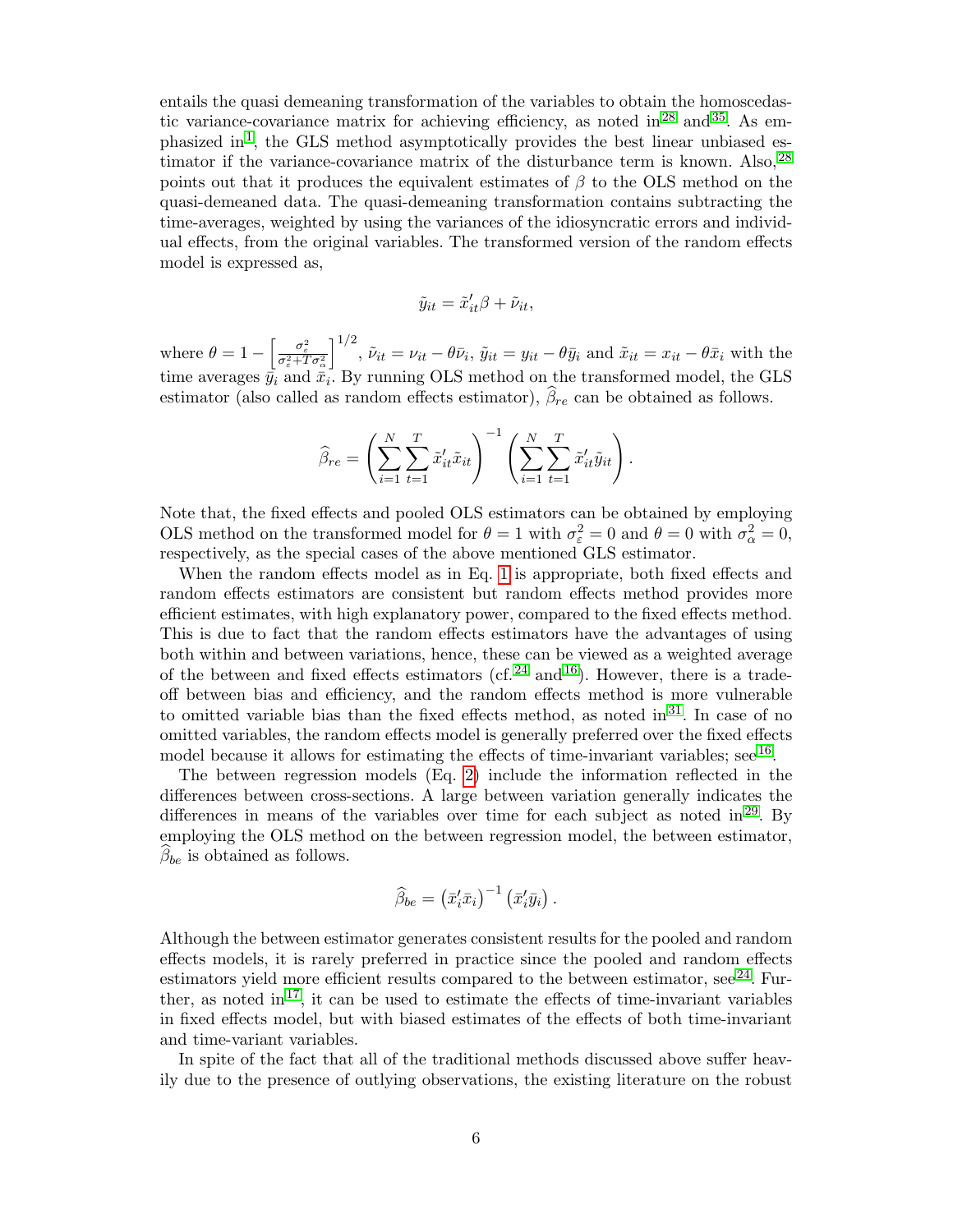methods to estimate static panel data models is fairly limited. Recently, a few different approaches within the robust estimation framework for the fixed effects panel data models have been developed by utilizing the generalized M-estimation and least trimmed squares (LTS) techniques; see, for example,  $^{18}$  $^{18}$  $^{18}$ , and  $^{19}$  $^{19}$  $^{19}$ ,  $^{18}$  defined the robust versions of fixed effects estimator with high breakdown point by extending some known robust regression estimators, such as LTS estimator of [36](#page-16-0) and a combination of M and S estimates of  $37$ . Another robust estimation approach has been proposed in  $19$  based on two different data transformations by employing the efficient weighted least squares estimator of  $38$  and the reweighted LTS estimator of  $39$  in the context of linear regression model.

Next, in Section [2.2,](#page-6-0) we propose robust alternatives of the OLS based estimation procedures, which are highly sensitive to the presence of outliers, erroneous observations and any departure from the distributional assumptions on the error terms. Our approach is primarily based on the weighted likelihood estimating equations method-ology introduced in<sup>[23](#page-15-10)</sup>. The main idea behind the weighted likelihood methodology is to replace the maximum likelihood (ML) equations with weighted score equations, in which the weights come from minimum disparity estimation as  $\sin^{40}$  $\sin^{40}$  $\sin^{40}$ , for obtaining efficient estimates and reducing the effects of outliers on the score equations. Note that, the ML method (and its weighted version) provides a flexible framework for the purposes of likelihood based model specification testing and estimation in the presence of endogeneity problem leading to correlation between regressors and error terms. Also, it eliminates the incidental parameters problem over time, see  $^{41}$  $^{41}$  $^{41}$ . Furthermore, the ML estimator is equivalent to GLS estimator under the assumptions of homoscedasticity, no-autocorrelation and normally distributed error terms (cf. [42](#page-16-6)).

## <span id="page-6-0"></span>2.2. New Robust Weighted Likelihood based Estimation Procedure

As defined earlier, let  $\{y_1, \ldots, y_N\}'$  be an iid sample of  $NT \times 1$  vector, and  $\{x_1, \ldots, x_N\}'$ denote an  $NT \times K$  matrix of predictors with  $x_i = \{x'_{i1}, \ldots, x'_{iT}\}'$ . Let us consider the random effects model given in Eq. [\(1\)](#page-3-1) with density function  $f = f(y_{it}; x_{it}, \beta)$  and define the joint probability density for disturbance terms,  $\varepsilon_i + \alpha_i e_T = y_i - x_i \beta$ , as given below.

$$
f(\varepsilon_i + \alpha_i e_T) = (2\pi)^{-\frac{T}{2}} |\mathbf{\Omega}|^{-\frac{1}{2}} \exp \left\{-\frac{1}{2}(y_i - x_i\beta)' \mathbf{\Omega}^{-1} (y_i - x_i\beta) \right\}.
$$

Then, under the assumption of normally distributed  $\nu_{it}$  and  $\alpha_i$  terms, the log likelihood function utilizing the log likelihood contribution for cross-sectional unit i,  $\mathcal{L}_i(\beta)$  =  $log f(y_i; x_i, \beta)$ , can be expressed as

$$
\log \mathcal{L}(\beta, \sigma_{\varepsilon}^{2}, \sigma_{\alpha}^{2}) = \sum_{i=1}^{N} \mathcal{L}_{i}(\beta) = \sum_{i=1}^{N} \left[ \sum_{t=1}^{T} \log f(y_{it}; x_{it}, \beta) \right],
$$
  
= 
$$
-\frac{NT}{2} \log (2\pi) - \frac{N}{2} \log |\Omega| - \frac{1}{2} \sum_{i=1}^{N} (y_{i} - x_{i}\beta)' \Omega^{-1} (y_{i} - x_{i}\beta),
$$

where  $\mathbf{\Omega} = E(\nu_i \nu_i') = \sigma_\varepsilon^2 \mathbf{I}_T + \sigma_\alpha^2 e_T e_T'$  denote a  $T \times T$  matrix, with  $\mathbf{I}_T$  being an identity matrix of dimension T. Let V denote the full  $NT \times NT$  variance-covariance matrix of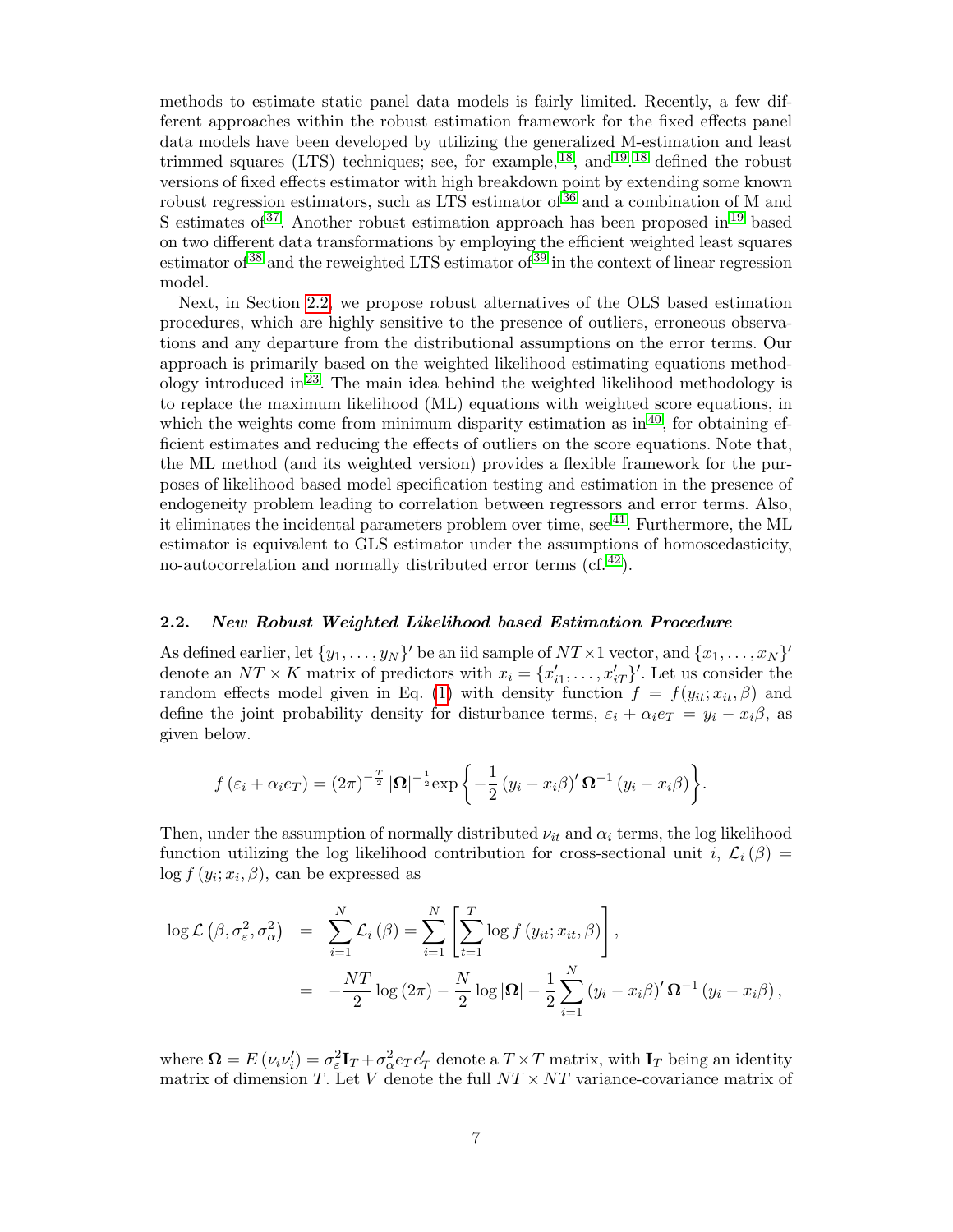compound error terms  $\nu_{it}$ , i.e.,

$$
V = \begin{pmatrix} \mathbf{\Omega} & 0 & \dots & 0 \\ 0 & \mathbf{\Omega} & \dots & 0 \\ \vdots & \vdots & \ddots & \vdots \\ 0 & 0 & \dots & \mathbf{\Omega} \end{pmatrix} = \mathbf{I}_N \otimes \mathbf{\Omega}.
$$

The ML estimator of the unknown parameter vector,  $\widehat{\beta}$  is obtained by solving the score functions

$$
\arg \max_{\beta \in R^K} \prod_{i=1}^N f(y_i; x_i, \beta) = \arg \min_{\beta \in R^K} \sum_{i=1}^N r_i^2(\beta) = \arg \min_{\beta \in R^K} \sum_{i=1}^N (y_i - x_i \beta)' \Omega^{-1}(y_i - x_i \beta),
$$

where  $r(\beta) = y_{it} - x'_{it}\beta$  denote the error terms.

In order to construct asymptotically consistent, weighted versions of the estimation equations, we next introduce some definitions and notations on weighted likelihood methodology.

Let  $M_\beta = \{m_\beta(\cdot;\sigma_\nu)\;\;:\;\sigma_\nu\in\mathbb{R}^+\}\;$  denote a parametric family of distributions for the theoretical error terms  $r_i(\beta)$ . We define  $f^*(\cdot)$ , the kernel density estimator based on the empirical distribution  $\widehat{F}_N$  of the observed values of the residuals  $r_i(\widehat{\beta}), i = 1, \cdots, N$ , and  $m^*_{\beta}(\cdot;\cdot)$ , the smoothed model density, for  $r_i(\widehat{\beta})$  as follows.

<span id="page-7-0"></span>
$$
f^*\left(r_i\left(\widehat{\beta}\right)\right) = \int k\left(r_i\left(\widehat{\beta}\right);t,h\right)d\widehat{F}_N\left(t\right), \text{ and}
$$

$$
m_{\beta}^*\left(r_i\left(\widehat{\beta}\right);\widehat{\sigma}_{\nu}\right) = \int k\left(r_i\left(\widehat{\beta}\right);t,h\right)dM_{\beta}\left(t;\widehat{\sigma}_{\nu}\right),
$$

where  $M_\beta(\cdot;\sigma_\nu)$  is the distribution function for density  $m_\beta(\cdot;\sigma_\nu)$  and  $k(r;t,h)$  is a kernel density with bandwidth  $h$ . In this study, the normal kernel density with variance  $h^2$ ,  $k(r;t,h) = \frac{exp(-(r-t)^2/2h^2)}{\sqrt{2\pi}h}$ , is used. Note that the bandwidth parameter h is chosen as  $h = c\sigma_{\nu}$  where c is a constant term independent of the scale of the model so that outlying points will receive very small weights  $(cf. <sup>43</sup>)$  $(cf. <sup>43</sup>)$  $(cf. <sup>43</sup>)$ . For the normal model, choosing the smoothing parameter based on the parameter  $c$  in determining the level of downweighting ensures that the weighted likelihood estimating equations become location and scale equivariant as noted in  $43$ . We then define the Pearson residuals as follows.

$$
\delta\left(r_i\left(\widehat{\beta}\right)\right) = \frac{f^*\left(r_i\left(\widehat{\beta}\right)\right)}{m_{\beta}^*\left(r_i\left(\widehat{\beta}\right); \widehat{\sigma}_{\nu}\right)} - 1
$$

Based on the above, the weighted likelihood estimators of  $\beta$  and  $\sigma_{\nu}$  are obtained by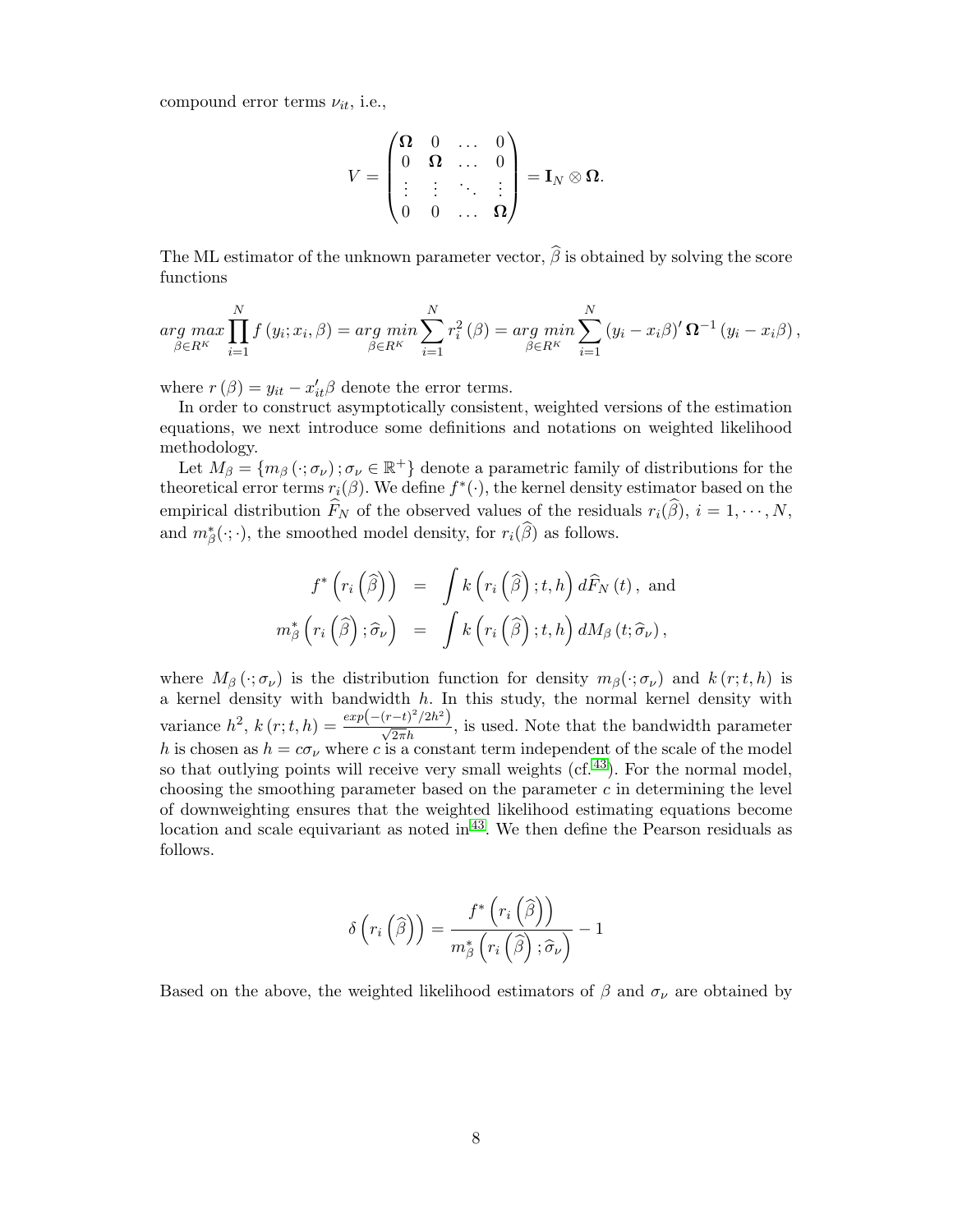solving the following estimating equations.

$$
\sum_{i=1}^{N} \omega \left( r_i \left( \widehat{\beta} \right); M_{\beta}, \widehat{F}_N \right) s \left( r_i \left( \beta \right); \sigma_{\nu} \right) = 0, \tag{3}
$$

$$
\sum_{i=1}^{N} \omega\left(r_i\left(\widehat{\beta}\right); M_{\beta}, \widehat{F}_N\right) s_{\sigma_{\nu}}\left(r_i\left(\beta\right); \sigma_{\nu}\right) = 0, \tag{4}
$$

where

$$
s(r_i(\beta); \sigma_{\nu}) = \frac{\partial}{\partial \beta} \log f(y_{it}; x_{it}, \beta, \sigma_{\nu}) = \frac{\partial}{\partial \beta} \log m_{\beta}(r_i(\beta); \sigma_{\nu}), \text{ and}
$$

$$
s_{\sigma_{\nu}}(r_i(\beta); \sigma_{\nu}) = \frac{\partial}{\partial \sigma_{\nu}} \log f(y_{it}; x_{it}, \beta, \sigma_{\nu}) = \frac{\partial}{\partial \sigma_{\nu}} \log m_{\beta}(r_i(\beta); \sigma_{\nu})
$$

are the usual score functions and

$$
\omega\left(r_i\left(\widehat{\beta}\right); M_{\beta}, \widehat{F}_N\right) = \omega_i = \min\left\{1, \frac{\left[A\left(\delta\left(r_i\left(\widehat{\beta}\right)\right)\right) + 1\right]^+}{\delta\left(r_i\left(\widehat{\beta}\right)\right) + 1}\right\}
$$

where  $\left[ . \right]^{+}$  and  $A(.)$  denote the positive part of a function and the Resid-ual Adjustment Function (RAF) as described in<sup>[40](#page-16-4)</sup> (e.g., Hellinger RAF  $A(\delta)$  =  $2\left[ (\delta+1)^{1/2}-1 \right]$ ), respectively. When  $A\left( \delta\left( r_i\left( \widehat{\beta} \right) \right) \right) = \delta\left( r_i\left( \widehat{\beta} \right) \right)$ , the weights  $\omega\left(r_i\left(\widehat{\beta}\right); M_\beta, \widehat{F}_N\right) \,=\, 1, \text{ and this leads to produce maximum likelihood estimates}$ of the parameters (cf.  $^{44}$  $^{44}$  $^{44}$  and  $^{45}$  $^{45}$  $^{45}$ ).

In weighted likelihood methodology, the usual score equations based on maximum likelihood model are replaced by the weighted score equations to estimate model parameters. The weighted score equations defined above use the weights expressed as a function of Pearson residuals,  $\delta\left(r_i\left(\widehat{\beta}\right)\right) = \frac{f^*(r_i(\widehat{\beta}))}{m^*_\beta(r_i(\widehat{\beta}))\widehat{\sigma}_i}$  $\frac{J^{(V_i(\beta))}}{m^*_{\beta}(r_i(\widehat{\beta});\widehat{\sigma}_\nu)}-1$ . The weight function reflects the discordance between assumed model density and an estimate of true model density as noted in  $46$ . If the model is correctly specified in the absence outlying observations, then  $\delta$  converges with probability 1 to 0 and thus, the weight function assigns a value close to 1. However, if the data involve outlying observations, large Pearson residuals are produced and the weight function assigns small weights to the outlying points depending on the level of discordance between the kernel density estimate of the model  $f^*(\cdot)$  and the smoothed model density  $m^*_{\beta}(\cdot;\cdot)$ . Thus, the proposed estimators obtained using weighted likelihood estimating equations defined in [3](#page-7-0) and [4](#page-7-0) will be robust in presence of outliers and/or contamination in the data due to use of weighted residuals.

An algorithm using resampling techniques have been proposed by [43](#page-16-7) to find the roots of the weighted likelihood estimating equations. They suggest to use of datadriven starting values to create a reasonable search region that includes all reasonable solutions having high probability in parameter space. To this end, the sub-samples with fixed dimension, which are sufficiently large for obtaining the ML estimates of parameters  $\beta$ , are drawn without replacement from the data. Then, the ML estimates of  $\beta$ ,  $\widehat{\beta}_b^*$  for  $b = 1, \dots, B$  are obtained for each bootstrap sample. Finally, each of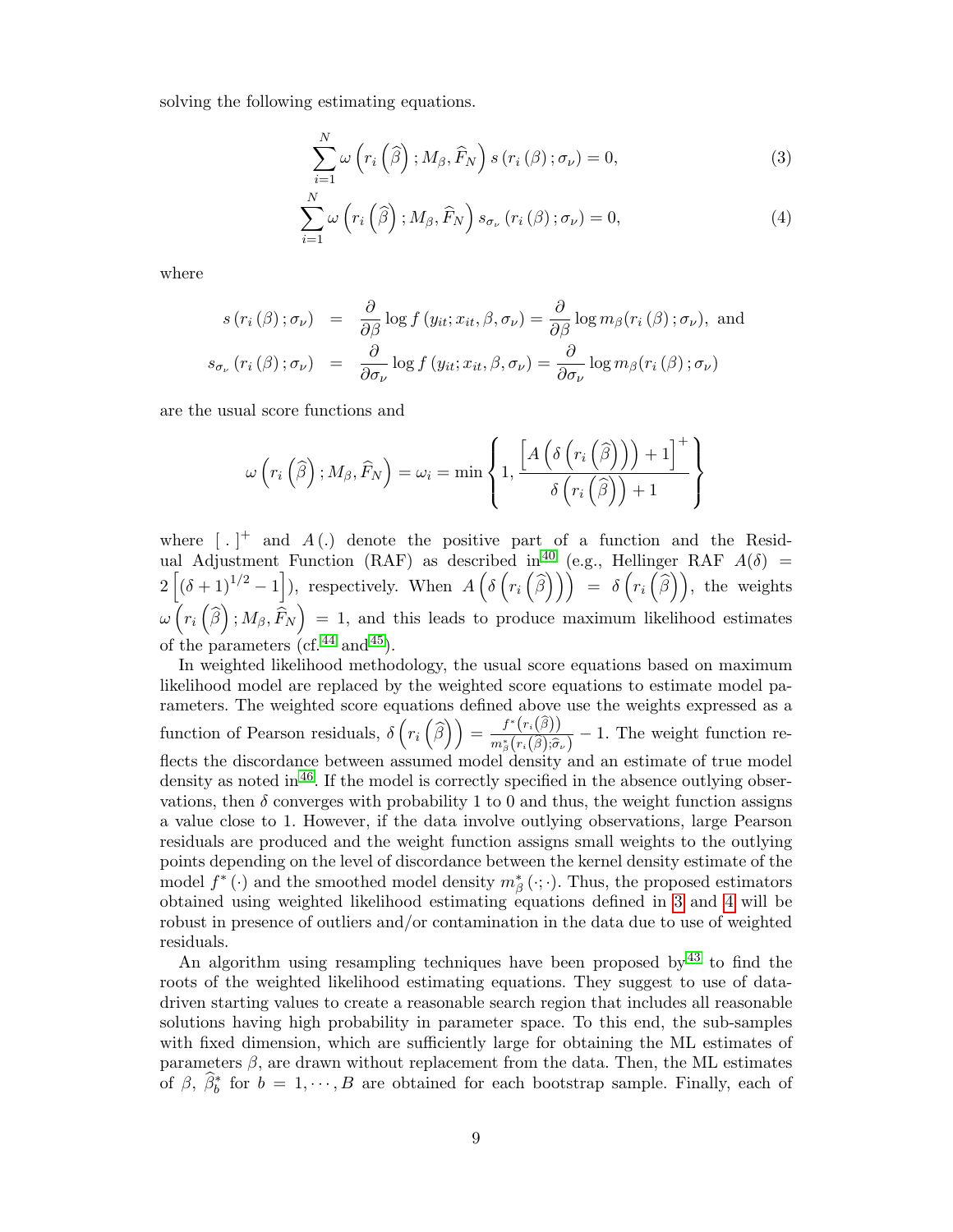these estimates is used as an initial value in the iterative re-weighting algorithm for obtaining the roots of weighted likelihood estimating equations.  $B = 30$  bootstrap sub-samples are created, and the maximum number of iterations are determined as 500 in our simulation studies. (as in the default values of R package wle)

The ML method can be considered as a minimum distance (minimum disparity) method and growing attention has been paid to construct a parallel method of estimation which has the similar or same efficiency properties with the ML method until the late 1970s.<sup>[49](#page-16-11)</sup> has focused the robustness properties of density based minimum distance estimation methods and demonstrated asymptotic first order efficiency of the estimator which minimizes the Hellinger distance between a kernel density estimator and a density from the model family within the continuous parametric models framework. The robustness of our proposed estimators is based on using the parallel minimum disparity measure in obtaining weight function for which downweight the outlying observations in the data. One of the main advantages related to the robustness properties in the minimum disparity estimation is that the presence of the valid objective function allows to investigate the breakdown point of the estimates as a measure of the robust global property. The breakdown properties of the estimators based on weighted likelihood estimating equations are examined by  $46$  and  $43$  using the stability property of the estimating equations. The root selection method plays a very crucial role in determining the theoretical breakdown properties of the estimators when an estimating equation has multiple roots (cf.  $43$ ). To achieve the robust global property, a root is chosen based on using minimum parallel disparity measure defined as follows

$$
\rho_G(f^*, m^*_{\beta}) = \int G(\delta(x)) m^*_{\beta}(x) dx
$$

where G is a thrice differentiable convex function defined on  $[-1, \infty)$  with  $G(0) = 0$ .<sup>[40](#page-16-4)</sup> has indicated that the choice of RAF may have a great impact on the robustness and efficiency of the corresponding estimators in the class of minimum disparity type methods. The function  $G(\delta) = 2((\delta+1)^{1/2}-1)^2$  is the squared Hellinger distance in our proposed approach. Under differentiability and regularity conditions,  $\hat{\beta}_i$  for  $i = 1, 2, \dots, \ell$  is obtained as a root of the minimum disparity estimating equation

$$
\int A(\delta(x)) \nabla m_{\beta}^{*}(x) dx = 0
$$

where  $\nabla$  denote the gradient with respect to  $\beta$ ,  $A(\delta) = G'(\delta)(1 + \delta)$  $G(\delta)$ ,  $G'$  representing the derivative of G, and  $\delta(x) + 1 = f^{*}(x)/m_{\beta}^{*}(x)$ . The parallel disparity measures obtained for each  $\beta_i$  where  $i = 1, 2, \dots, \ell$ ,  $\rho_G\left(f^*,m_{\widetilde{\beta}}^*\right)$  $\beta_1$  $(x)\big)$  ,  $\rho_G\left(f^*,m_{\tilde{e}}^*\right)$  $\beta_2$  $f(x)\Big\}\,, \cdots , \rho_G\left(f^*, m_{\widetilde{A}}^*\right)$  $\beta_{\ell}$  $(x)$  are examined. Then, the proposed estimators based on weighted likelihood estimating equations can achieve the highest asymptotic breakdown point of  $1/2$  by selecting a root providing the minimum value of disparity measure as shown below.

$$
\widehat{\beta}_{\omega} = \underset{\widehat{\beta}_{i}, i=1,2,\cdots,l}{arg \ min} \rho_{G} \left( f^{*}, m_{\widehat{\beta}_{i}}^{*} \left( x \right) \right)
$$

Let  $\beta_0$ ,  $\beta = \argmin_{\beta \in R^K}$  $\sum_{i=1}^{N} r_i^2 (\beta)$  and  $\widehat{\beta}_{\omega} = \underset{\beta \in R^K}{arg \ min}$  $\sum_{i=1}^{N} \omega_i r_i^2 (\beta)$  denote the true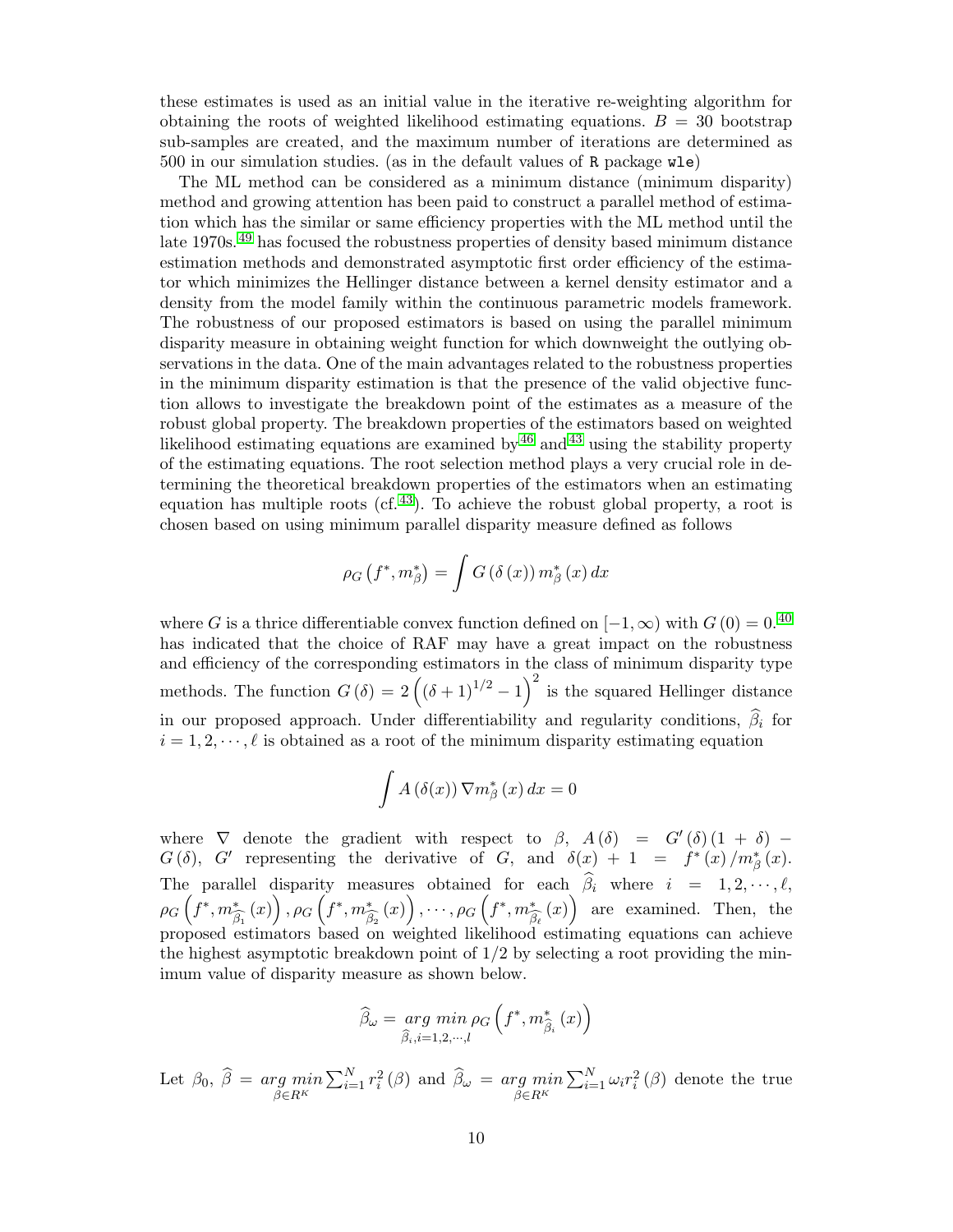value of the parameters, the ML (or GLS) and weighted likelihood estimators of the parameters, respectively. For the linear panel data model with random effects, the conditions required for the existence of solutions and asymptotic normality of the proposed estimators are as follows (cf.  $47$  and  $43$ ):

- A1. The weight function  $\omega(\delta)$  is a nonnegative, bounded and differentiable function with respect to  $\delta$ .
- A2. The weight function  $\omega(\delta)$  is regular with bounded  $\omega'(\delta)(\delta+1)$ , where prime denotes the derivative.

Let  $\tilde{s}(x;\beta) = \nabla m_{\beta}^{*}(x) / m_{\beta}^{*}(x)$  and  $s(x;\beta) = \nabla m_{\beta}(x) / m_{\beta}(x)$  where  $m_{\beta}^{*}(x)$  and  $m<sub>β</sub>(x)$  denote the smoothed model and true model, respectively.

- A3. For every  $\beta_0 \in \Theta$ , there is a neighborhood  $N(\beta_0)$  such that for  $\beta \in N(\beta_0)$ ,  $M_i(x)$ for  $i = 1, 2, 3, 4$ , where  $E_{\beta_0}[M_i(X)] < \infty$ , are the bounds for the quantities  $|\tilde{s}(x;\beta) s'(x;\beta)|, |\tilde{s}^{2}(x;\beta) s(x;\beta)|, |\tilde{s}'(x;\beta) s(x;\beta)|$  and  $|s''(x;\beta)|$ .
- A4.  $E_{\beta_0} \left[ \tilde{s}^2(x;\beta) s^2(x;\beta) \right] < \infty.$
- A5. The Fisher information is finite;  $I(\beta) = E_{\beta} [s^2(x;\beta)] < \infty$ .
- A6. i.  $\int \left| \nabla m_{\beta} (x) / m_{\beta}^{*} (x) \right| dx = \int \left| m_{\beta} (x) s (x; \beta) / m_{\beta}^{*} (x) \right| dx < \infty.$ ii.  $\int \left| \tilde{s}(x;\beta) s(x;\beta) \right| \left[ \frac{m_{\beta}(x)}{m^*(x)} \right]$  $\frac{m_\beta(x)}{m^*_\beta(x)}\Big]\,dx < \infty.$ iii.  $\int |s'(x;\beta)| \left[\frac{m_\beta(x)}{m^*(x)}\right]$  $\frac{m_\beta(x)}{m^*_\beta(x)}\Big]\,dx < \infty.$
- A7. The kernel density function  $k(X; t, h)$  is bounded for all x by a finite constant  $M(h)$  that may depend on the smoothing parameter h but not on t or x.

Also, we present the following lemma from  $48$  needed for completeness.

### <span id="page-10-0"></span>Lemma 2.1.

$$
\sqrt{N} \left| \frac{1}{N} \sum_{i=1}^{N} \omega(\delta(r_i)) s(r_i, y_i; \beta_0) - \frac{1}{N} \sum_{i=1}^{N} s(r_i, y_i; \beta_0) \right| \xrightarrow{p} 0 \text{ as } N \to \infty
$$
  

$$
\left| \frac{1}{N} \sum_{i=1}^{N} \nabla_{\beta} \left\{ \omega(\delta(r_i)) s(r_i, y_i; \beta) \right\} \middle|_{\beta = \beta_0} - \frac{1}{N} \sum_{i=1}^{N} \frac{\partial}{\partial \beta} s(r_i, y_i; \beta_0) \right| \xrightarrow{p} 0 \text{ as } N \to \infty
$$

and

$$
\frac{1}{N} \sum_{i=1}^{N} \frac{\partial^2}{\partial \beta^2} \left( \omega \left( \delta \left( r_i \right) \right) s \left( x_i, y_i; \beta \right) \right) \vert_{\beta = \beta^*} = \mathcal{O}_p \left( 1 \right)
$$

where  $\beta^*$  is the initial value between true value  $\beta_0$  and  $\widehat{\beta}_\omega$ .

Under the assumption that the model is correctly specified and the conditions A1- A7 given above hold, we present the following theorem which shows the asymptotic equivalence of  $\widehat{\beta}_{\omega}$  and  $\widehat{\beta}$ .

<span id="page-10-1"></span>Theorem 2.2.

$$
\sqrt{N}\left(\widehat{\beta}_\omega - \widehat{\beta}\right) = o_p\left(1\right) \quad as \quad N \to \infty.
$$

**Proof.** Using the fact that  $\sup_i |\hat{\omega}_i - 1| \stackrel{p}{\to} 0$  (cf. <sup>[44](#page-16-8)</sup>) and Lemma [2.1](#page-10-0) and observing that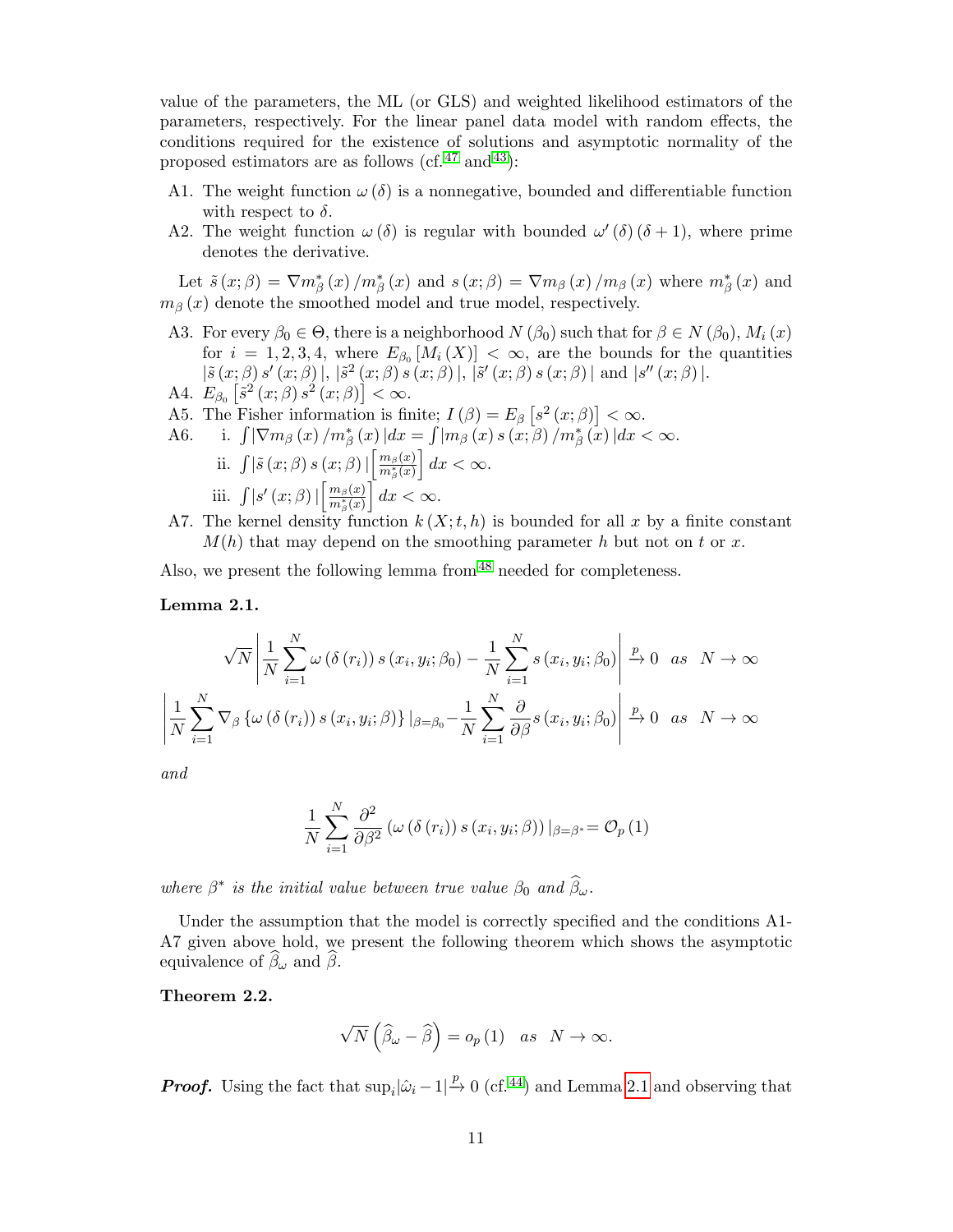$\int \omega(\delta(r)) (\nabla_{\beta} s(x, y; \beta)) dF(x, y)$  is a continuous function in  $\beta$ , the proof of Theorem [2.2](#page-10-1) follows from Theorem 1 of  $44$ .  $\Box$ 

### <span id="page-11-0"></span>3. Numerical Results

In this section, we present results from an extensive simulation study to assess the finite sample properties of the proposed and conventional estimators. The robustness performances of the proposed procedures are examined via three different scenarios; (i) different sample sizes, (ii) different error distributions, and (iii) various types of outliers. All calculations have been carried out using R 3.6.0. on an IntelCore i7 6700HQ 2.6 GHz PC. (The codes can be obtained from the author upon request.)

The following static linear panel data model is considered for the data generation processes (DGP).

$$
y_{it} = x_{it}'\beta + \alpha_i + \varepsilon_{it}, \quad i = 1, \dots, N, \quad t = 1, \dots, T,
$$

where  $\alpha_i$  and  $\varepsilon_{it}$ 's are assumed to be iid  $N(\mu = 0, \sigma^2 = 1)$ . The vector of regression coefficients is chosen as  $\beta' = (\beta_1, \beta_2) = (2.4, -1.2)$ . For the random effects model specification (DGP-II), the explanatory variables  $x_{itK}$  for  $K = 1, 2$  are generated from a standard normal distribution. For the fixed effect model (DGP-I), these are generated depending on the individual effects as in  $20$  as follows.

$$
x_{itK}^{fe} = x_{itK} + \alpha_i.
$$

Throughout the experiments,  $S = 1000$  simulations are performed to estimate the model coefficients and calculate the performance metrics. To evaluate the performance of the methods previously described, we calculate the mean squared errors (MSE):  $MSE = \frac{1}{5}$  $\frac{1}{S}\sum_{s=1}^{S} \|\widehat{\beta}^s - \beta\|^2$ , where  $\widehat{\beta}^s$ ,  $s = 1, \dots, S$ , denote the estimates obtained from S simulated samples. The bandwidth of the kernel  $k(\cdot)$  in Eq. [3](#page-7-0) is chosen using the wle.smooth function in the R package wle.

## 3.1. Sample sizes

Different values of cross-sectional dimension N and time dimension T are considered to investigate the effect of panel sizes on the performances of our proposed estimators. In particular, we consider  $N = 25, 50, 100, 250$  for fixed time period  $T = 4$ , and  $T = 3, 8, 12, 25$  for fixed cross-sectional dimension  $N = 50$ . We compare the MSE values of the estimators under standard normal errors,  $\varepsilon_{it} \sim N(\mu = 0, \sigma^2 = 1)$ . The simulation results are presented in Table [1.](#page-17-0) Our records indicate that, for both DGPs, the proposed weighted likelihood based estimators perform similarly with their traditional counterparts. These results also confirm that the proposed methods are consistent with the original least squares based estimators when  $N$  and/or  $T$  goes to infinity.

## 3.2. Error distributions

Three different error distributions, namely,  $N(\mu = 0, \sigma^2 = 1)$ , Student's t distribution with 5 degrees of freedom  $(t_5)$ , and double exponential distribution with rate 1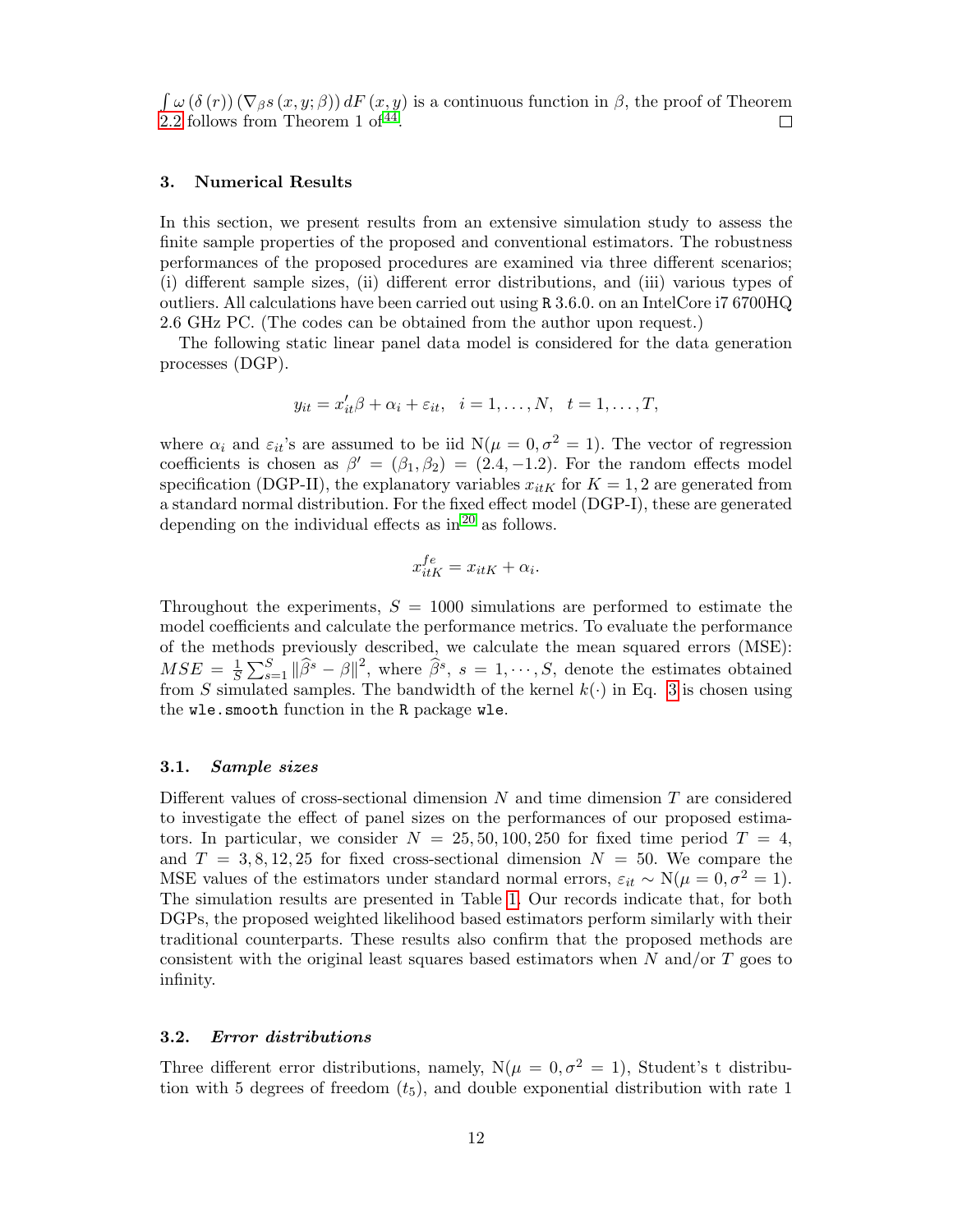$(DEFed{DExp}(1))$  are considered to evaluate the influence of error distributions on the estimation methods. The MSE values of the estimators are calculated for three pairs of values of cross-sectional sizes and time periods:  $(N, T) = (250, 5), (100, 10),$  and (30, 20). Since our conclusions do not vary significantly with different choices of panel sizes, therefore to save space, we report only the results for  $N = 100$  and  $T = 10$ . The results are reported in Table [2](#page-17-1) which indicate that the estimators have similar performances under different error distributions.

### 3.3. Outliers

In this section, the finite sample properties of the estimation procedures are investigated in the presence of different types of outliers. Throughout the simulations, the panel size is chosen to be 240 with two levels of cross-sectional sizes and time periods, namely,  $N_1 = 120$ ,  $T_1 = 2$  and  $N_2 = 80$ ,  $T_2 = 3$ . Two different levels of contamination (5% and 10%) are considered by setting the number of outliers as  $m = 12$  and  $m = 24$ . The contaminated data is generated by two different ways as in  $^{18}$  $^{18}$  $^{18}$  and  $^{19}$  $^{19}$  $^{19}$ : (i) outliers are randomly allocated over all observations, and (ii) half of the observations within individual units are contaminated such that outlying observations are concentrated in some blocks. Based on the above framework, the following contamination schemes are considered.

- 1. Random vertical outliers are generated by multiplying the randomly selected original values of the response variable by −3.
- 2. To generate the random leverage points, first the randomly selected values of the response variable are contaminated by multiplying with  $-3$  and adding a N( $\mu$  =  $20, \sigma^2 = 4$ ) term. Then, the values of the explanatory variables corresponding to the contaminated values of the response variable are generated from a normal distribution  $N(\mu = 5, \sigma^2 = 4)$ .
- 3. Concentrated vertical outliers are generated by multiplying the randomly selected blocks of the original values of response variable by −3 and adding a random value from  $N(\mu = 50, \sigma^2 = 1)$ .
- 4. Concentrated leverage points are inserted into the randomly selected blocks of the original values of response and corresponding explanatory variables following the same rule as in the second scheme.

Note that the proportion of contaminated values per cross-sectional unit constitute at least a half of observations over time periods for concentrated vertical outliers and concentrated leverage points. For the representative plots of the contamination schemes mentioned above, please see Figure 1 of  $1<sup>8</sup>$ . The simulation results are given in Table [3.](#page-18-0) Our results clearly demonstrate that the proposed estimators outperform the conventional least-square based estimators in all situations. Note that, the performances of the conventional estimators can be severely degraded in the presence of outliers depending on the types and levels of contaminations. On the other hand, the performances of the proposed estimators are not sensitive to the choice of contamination level and/or scheme. We further see that, compared to the presence of vertical outliers, the traditional estimators produce more biased and less efficient results when the data is contaminated by the leverage points, in general. The MSE values calculated for traditional estimators significantly increase with increasing level of contamination in the presence of vertical outliers under DGP-II. It can further be seen that the proposed procedures ( $\beta_{\text{wpols}}$  and  $\beta_{\text{wbe}}$ ) produce significantly better results compared to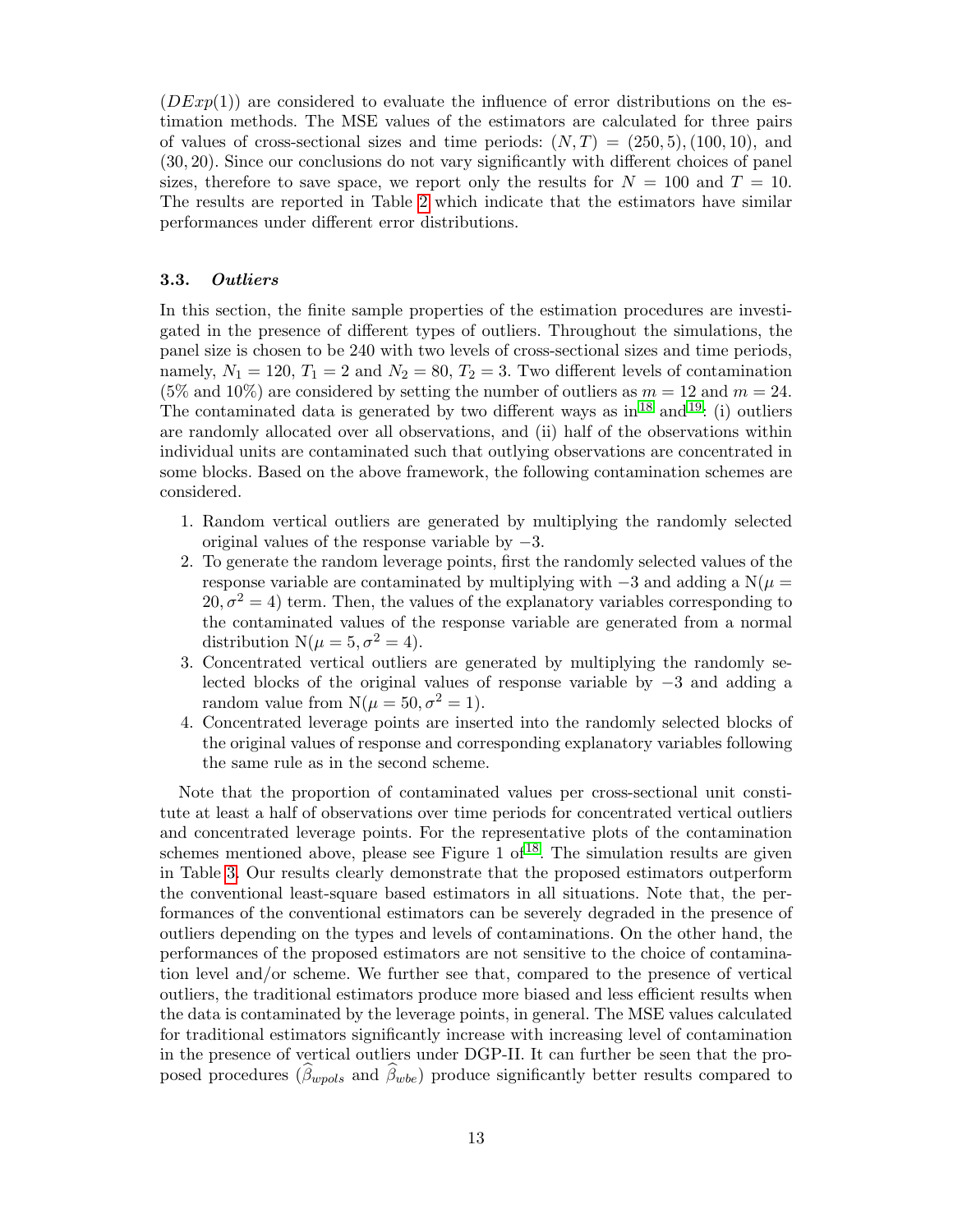$\beta_{pols}$  and  $\beta_{be}$  estimators under all contamination schemes and contamination levels. The  $\beta_{wre}$  and  $\beta_{wfe}$  estimators exhibit improved performances over the conventional counterparts especially for DGP-II.

To justify the superiority of the proposed methods further, we compare the power of significance tests of the regression coefficients. For the comparisons, the significance level  $\gamma$  is set to 0.05 to calculate the power of significance testing of individual coefficients which is defined as follows.

$$
P_K = \frac{1}{S} \sum_{s=1}^{S} \mathbf{1} \left\{ Q\left(\gamma/2\right) \le \frac{\widehat{\beta}_K^s}{\widehat{s}_K^s} \le Q\left(1 - \gamma/2\right) \right\},\,
$$

where  $\mathbf{1}(\cdot)$  and  $Q(\cdot)$  denote the indicator function and the quantiles of standard normal distribution, respectively, and  $\hat{s}_K$  represents the standard error of the estimate for  $K = 1, 2$ .

Table [4](#page-19-0) report the simulated powers for the individual coefficients  $\beta_1 = 2.4$  and  $\beta_2 = -1.2$ , respectively. The results demonstrate that both proposed and traditional methods produce similar powers for  $\beta_1$  when the data are contaminated by random vertical outliers. On the other hand, the proposed estimators have significantly better power values than those of classical methods for  $\beta_2$ . Additionally, while  $\beta_{1,wfe}$  and  $\beta_{1, wire}$  have similar power results when the data include concentrated vertical outliers, the proposed methods outperforms the unweighted procedures for  $\beta_2$ . The proposed methods are less affected by increasing number of outliers and yield a large gain in power in almost all cases.

### <span id="page-13-0"></span>4. Case Study

In this section, we study the performances of the proposed and traditional OLS based estimators with a case study, the blood pressure data set. The data set, which is consisted of a total of 2400 observations  $(N = 200, T = 12)$  with three variables: pulse rate, systolic pressure and diastolic pressure, are collected from male and female patients (during hospitalization) by ambulatory blood pressure monitors. Let  $x_{it1}$  = systolic pressure,  $x_{it2}$  = diastolic pressure and  $y_{it}$  = pulse rate, we conduct a linear panel data regression model:  $y_{it} = x'_{it}\beta + \alpha_i + \varepsilon_{it}$  where  $\beta' = (\beta_1, \beta_2), i = 1, ..., 200$ and  $t = 1, \ldots, 12$ . The scatterplots of the response variable against the explanatory variables are presented in Figure [1.](#page-21-0) It is evident form the scatterplots that both data sets include outlying observations and the number of outliers in blood pressure data for females seems larger than those of males. The estimates of individual coefficients and standard errors of the estimates obtained for this dataset are shown in Table [5.](#page-20-0) For both data sets gathered from 200 male and 200 female patients, our proposed weighted procedures yield slightly more efficient estimates than the OLS method, in general. The proposed  $\beta_{wbe}$  have significantly better performances for estimating parameters compared to its traditional version.

Moreover, we compared the predictive performances of the OLS and proposed methods. In doing so, the datasets are divided into the following two parts; the model is constructed based on the randomly selected 150 male and female patients, and the pulse rates of the remaining 50 patients are predicted using the estimated model pa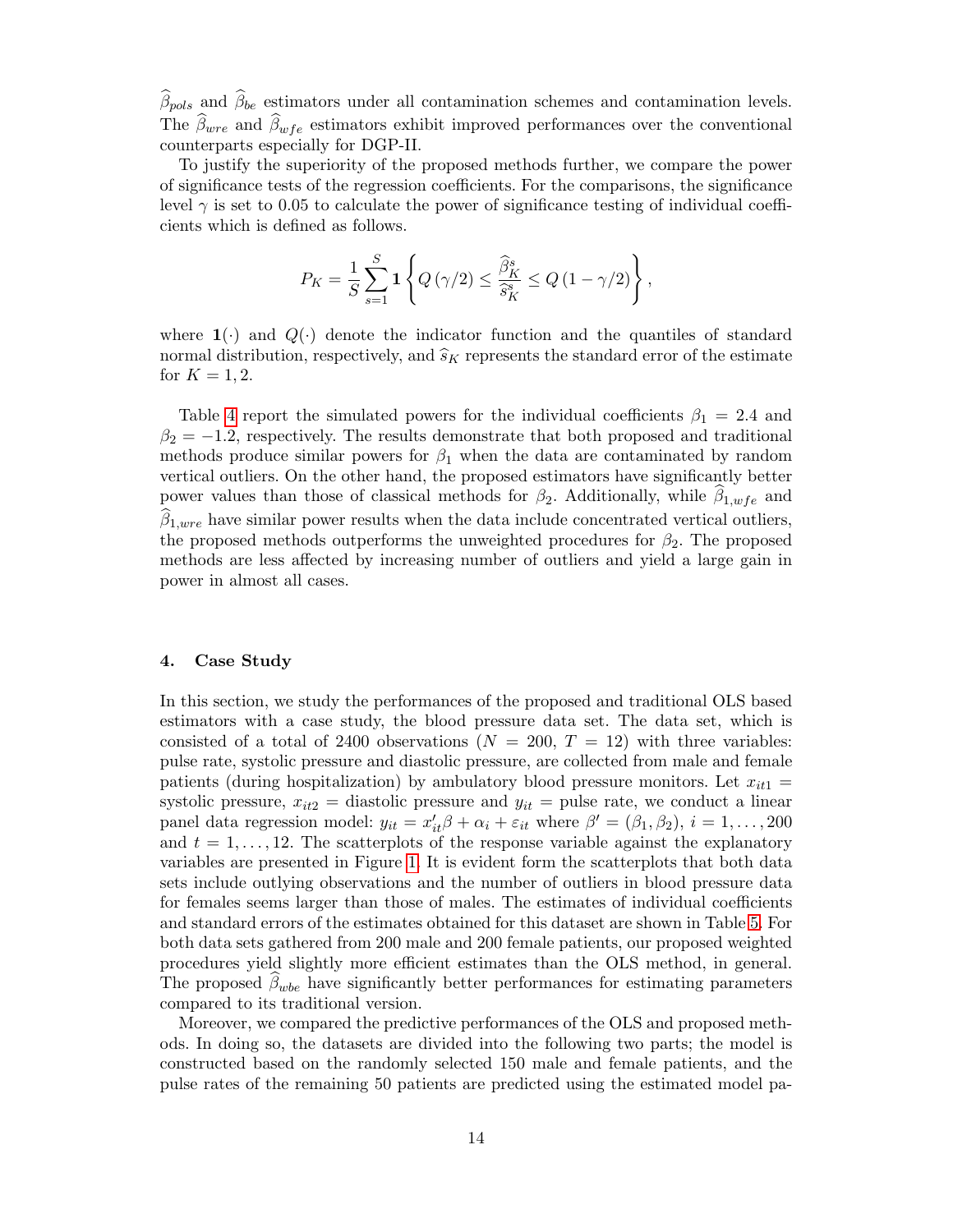rameters. This process is repeated 100 times, and for each time, the MSE for the predicted and observed pulse rates,  $MSE = \frac{1}{50 \times 12} \sum_{i=1}^{50} \sum_{t=1}^{12} (y_{it} - \hat{y}_{it})^2$ , are computed. The results are presented in Figure [2.](#page-22-0) This figure shows that both methods have similar MSE values. This is due to fact that the number of outliers is relatively small for the datasets with sample size  $N \times T = 2400$ .

### 5. Conclusions

In this paper, we propose asymptotically valid, robust estimation procedures to obtain parameter estimates in linear panel data models with fixed and random effects. The proposed approaches are based on using weighted likelihood methodology. The finite sample performances of the proposed methods are examined through extensive simulation studies and a real-world example, and the results are compared with existing methods. Our records show that the proposed procedures have similar performance with existing estimation methods when the data have no outliers and/or under different error distributions. However, our proposed method produces more accurate and efficient parameter estimates with better power compared to the traditional OLS methods when outliers are presented in the data. As a part of our future research, we will investigate whether the proposed methods can also be used to estimate the parameters in linear dynamic panel data models as an alternative to the generalized method of moments.

#### References

- <span id="page-14-0"></span>1. B. H. Baltagi. Econometric Analysis of Panel Data. John Wiley and Sons, Chichester, 2005.
- <span id="page-14-1"></span>2. C. Hsiao. Benefits and limitations of panel data. *Economet Rev*,  $4(1):121-174$ , 1985.
- <span id="page-14-2"></span>3. P. Balestra and M. Nerlove. Pooling cross-section and time series data in the estimation of a dynamic model: The demand for natural gas. Econometrica, 34  $(3):585-612, 1966.$
- <span id="page-14-3"></span>4. C. Hsiao. Panel data analysis-advantages and challenges. Test, 16(1):1–22, 2007.
- <span id="page-14-4"></span>5. G. M. Fitzmaurice, N. M. Laird, and J. H. Ware. Applied Longitudinal Analysis. John Wiley and Sons, New York, 2004.
- <span id="page-14-5"></span>6. W. H. Greene. Econometric Analysis. Prentice Hall, New Jersey, 2003.
- <span id="page-14-6"></span>7. J. C. Gardiner, Z. Luo, and L. A. Roman. Fixed effects, random effects and gee: What are the differences? Stat Med, 28(2):221–239, 2009.
- <span id="page-14-7"></span>8. N. M. Laird and J. H. Ware. Random-effects models for longitudinal data. Biometrics, 38(4):963–974, 1982.
- <span id="page-14-8"></span>9. G. S. Maddala and T. D. Mount. A comparative study of alternative estimators for variance components models used in econometric applications.  $J Am Stat Assoc$ , 68(342):324–328, 1973.
- <span id="page-14-9"></span>10. Y. Mundlak. On the pooling of time series and cross section data. Econometrica, 46(1):69–85, 1978.
- <span id="page-14-10"></span>11. P. J. Diggle, K-Y. Liang P. Heagerty, and S. L. Zeger. Analysis of Longitudinal Data. Oxford University Press, United Kingdom, 2002.
- <span id="page-14-11"></span>12. R. C. Hill, W. E. Griffiths, and G. C. Lim. Principles of Econometrics. John Wiley and Sons, USA, 2007.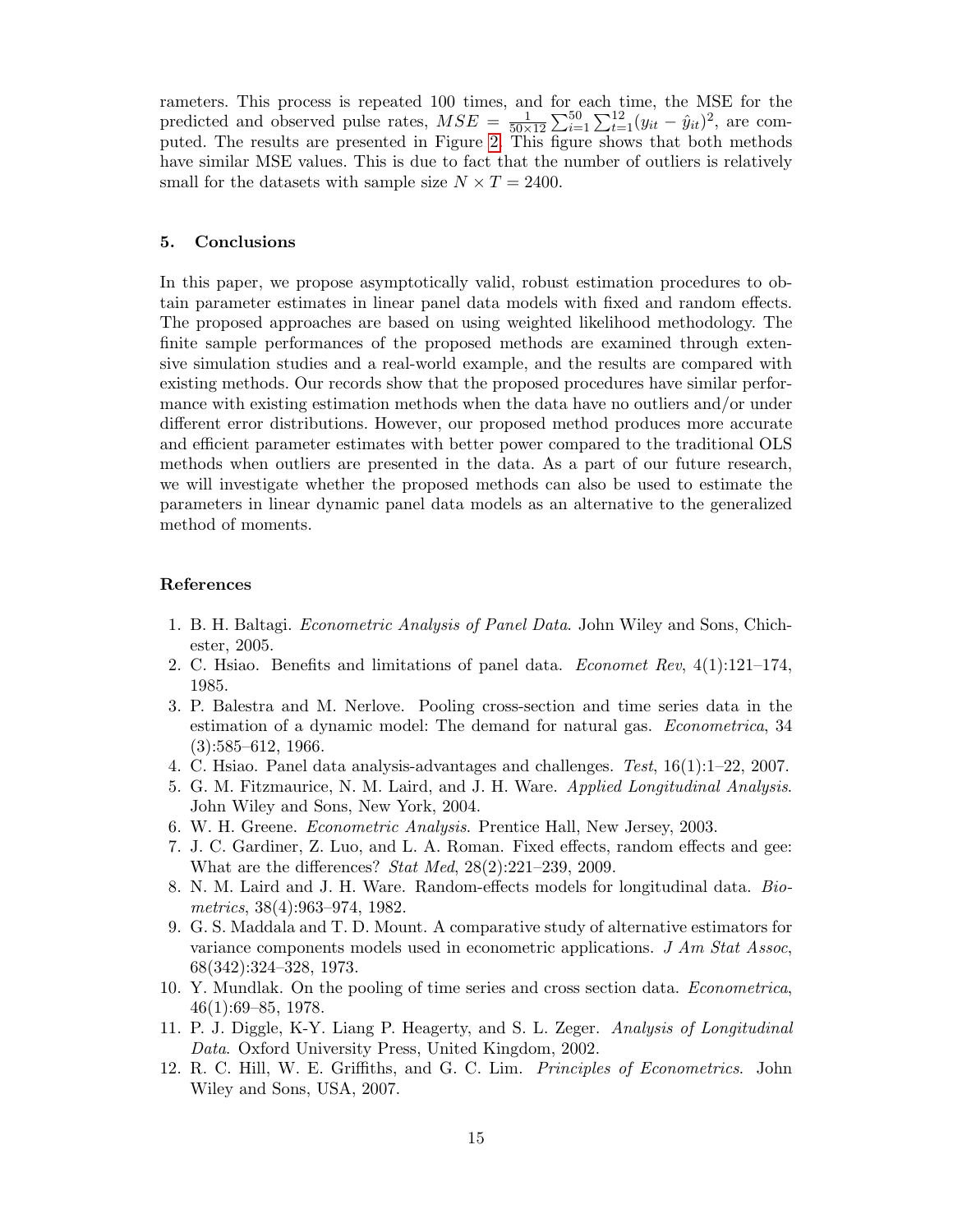- <span id="page-15-0"></span>13. T. D. Wallace and A. Hussain. The use of error components models in combining cross section and time-series data. Econometrica, 37(1):55–72, 1969.
- <span id="page-15-1"></span>14. J. M. Wooldridge. Econometric Analysis of Cross Section and Panel Data. The MIT Press, Cambridge, 2002.
- <span id="page-15-2"></span>15. R. M. Bălă and E. M. Prada. Migration and private consumption in europe: a panel data analysis. Proc Econ Financ, 10:141–149, 2014.
- <span id="page-15-3"></span>16. P. Kennedy. A Guide to Econometrics. The MIT Press, Cambridge, 2003.
- <span id="page-15-4"></span>17. L. Zhang. Higher Education: Handbook of Theory and Research, chapter The Use of Panel Data Models in Higher Education Policy Studies. Springer, Dordrecht, 2010.
- <span id="page-15-5"></span>18. M. C. Bramati and C. P. Croux. Robust estimators for the fixed effects panel data model. *Economet J*, 10(3):521-540, 2007.
- <span id="page-15-6"></span>19. M. Aquaro and P. Cizek. One-step robust estimation of fixed-effects panel data models. Comput Stat Data An, 57(1):536–548, 2013.
- <span id="page-15-7"></span>20. J. A. Visek. Estimating the model with fixed and random effects by a robust method. Methodol Comput Appl, 17(4):999–1014, 2015.
- <span id="page-15-8"></span>21. V. V. Namur and J. W. Luneburg. Robust estimation of linear fixed effects panel data models with an application to the exporter productivity premium. J Econ Stat, 231(4):546–557, 2011.
- <span id="page-15-9"></span>22. R. Wagenvoort and R. Waldmann. On b-robust instrumental variable estimation of the linear model with panel data. J Econometrics, 106(2):297–324, 2002.
- <span id="page-15-10"></span>23. M. Markatou, A. Basu, and B. Lindsay. Weighted likelihood estimating equations: The discrete case with applications to logistic regression. J Stat Plan Infer,  $57(2)$ : 215–232, 1997.
- <span id="page-15-11"></span>24. A. C. Cameron and P. K. Trivedi. *Microeconometrics Using Stata*. Stata Press, Texas, 2009.
- <span id="page-15-12"></span>25. M. Lindeboom, F. Portrait, and G. J. van den Berg. An econometric analysis of the mentalhealth effects of major events in the life of older individuals. Health Econ,  $11(6)$ :505-520, 2002.
- <span id="page-15-13"></span>26. C. Hsiao. Analysis of panel data. Cambridge University Press, United Kingdom, 2003.
- <span id="page-15-14"></span>27. B. H. Baltagi and J. M. Griffin. Short and long run effects in pooled models. Int Econ Rev, 25(3):631–645, 1984.
- <span id="page-15-15"></span>28. Y. Croissant and G. Millo. Panel data econometrics in r: The plm package. J Stat  $Softw, 27(2):1-43, 2008.$
- <span id="page-15-16"></span>29. H. S. Houthakker. New evidence on demand elasticities. Econometrica, 33(2): 277–288, 1965.
- <span id="page-15-17"></span>30. J. L. Dieleman and T. Templin. Random-effects, fixed-effects and the withinbetween specification for clustered data in observational health studies: A simulation study. *Plos One*,  $9(10):e110257$ , 2014.
- <span id="page-15-18"></span>31. P. D. Allison. Fixed Effects Regression Models. SAGE, USA, 2009.
- <span id="page-15-19"></span>32. J. Neyman and E. L. Scott. Consistent estimation from partially consistent observations. *Econometrica*,  $16(1):1-32$ , 1948.
- <span id="page-15-20"></span>33. T. Lancaster. The incidental parameter problem since 1948. J Econometrics, 95 (2):391–413, 2000.
- <span id="page-15-21"></span>34. Z. Griliches and J. A. Hausman. Errors in variables in panel data. *J Econometrics*, 31(1):93–118, 1986.
- <span id="page-15-22"></span>35. M. T. Jirata, J. C. Chelule, and R. O. Odhiambo. Deriving some estimators of panel data regression models with individual effects. Int J Sci Res,  $3(5):53-59$ , 2014.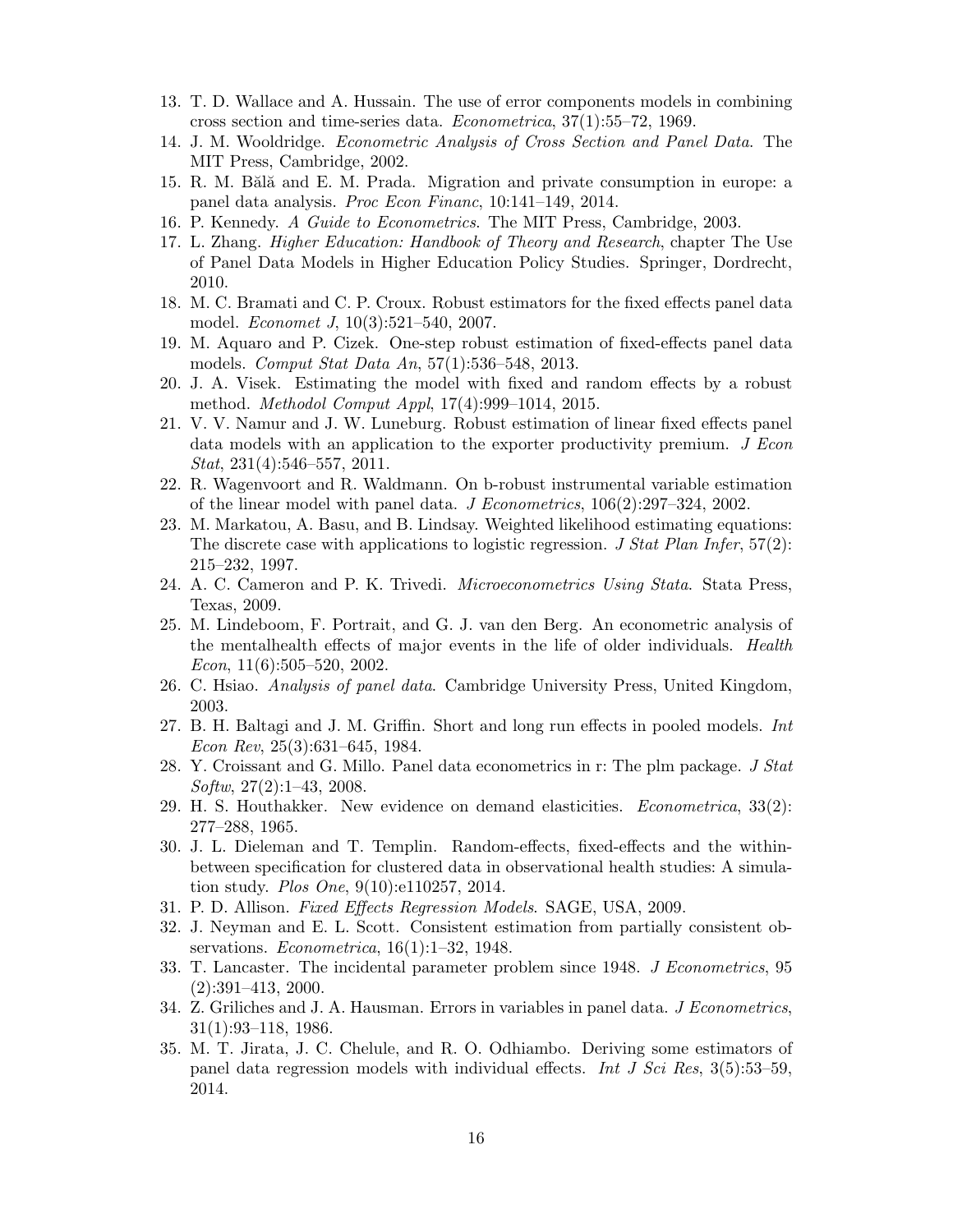- <span id="page-16-0"></span>36. P. J. Rousseeuw. Least median of squares regression. J Am Stat Assoc, 79(388): 871–880, 1984.
- <span id="page-16-1"></span>37. R. A. Maronna and V. J. Yohai. Robust regression with both continuous and categorical predictors. J Stat Plan Infer, 89(1-2):197–214, 2000.
- <span id="page-16-2"></span>38. D. Gervini and V. J. Yohai. A class of robust and fully efficient regression estimators. Ann Stat, 30(2):583–616, 2002.
- <span id="page-16-3"></span>39. P. Cizek. Reweighted least trimmed squares: an alternative to one-step estimators. CentER Discussion Paper Series 91/2010, 2010.
- <span id="page-16-4"></span>40. B. Lindsay. Efficiency versus robustness: The case for minimum hellinger distance and related methods. Ann Stat, 22(2):1018–1114, 1994.
- <span id="page-16-5"></span>41. J. Bai and K. Li. Theory and methods of panel data models with interactive effects. Ann Stat,  $42(1):142-170$ ,  $2014$ .
- <span id="page-16-6"></span>42. A. C. Aitken. On least squares and linear combinations of observations. Proceedings of the Royal Society of Edinburgh, 55:42–48, 1935.
- <span id="page-16-7"></span>43. M. Markatou, A. Basu, and B. Lindsay. Weighted likelihood estimating equations with a bootstrap root search.  $J \, Am \, Stat \, Assoc, 93(442):740-750, 1998.$
- <span id="page-16-8"></span>44. C. Agostinelli. Robust stepwise regression. J Appl Stat, 29(6):825–840, 2002.
- <span id="page-16-9"></span>45. C. Agostinelli and M. Markatou. Test of hypotheses based on the weighted likelihood methodology. Stat Sinica, 11(2):499–514, 2001.
- <span id="page-16-10"></span>46. M. Markatou. Robust statistical inference: weighted likelihoods or usual mestimation? Commun Stat-Theor M, 25(11):2597–2613, 1996.
- <span id="page-16-12"></span>47. C. Agostinelli and M. Markatou. A one-step robust estimator for regression based on the weighted likelihood reweighting scheme. Stat Probabil Lett,  $37(4)$ :  $341-350$ , 1998.
- <span id="page-16-13"></span>48. A. Basu M. Markatou and B. G. Lindsay. Weighted likelihood estimating equations: the continuous case. Technical Report, Department of Statistics, Columbia University, New York, 1995.
- <span id="page-16-11"></span>49. R. Beran. Minimum Hellinger distance estimates for parametric models. Ann Stat, 5(3):445–463, 1977.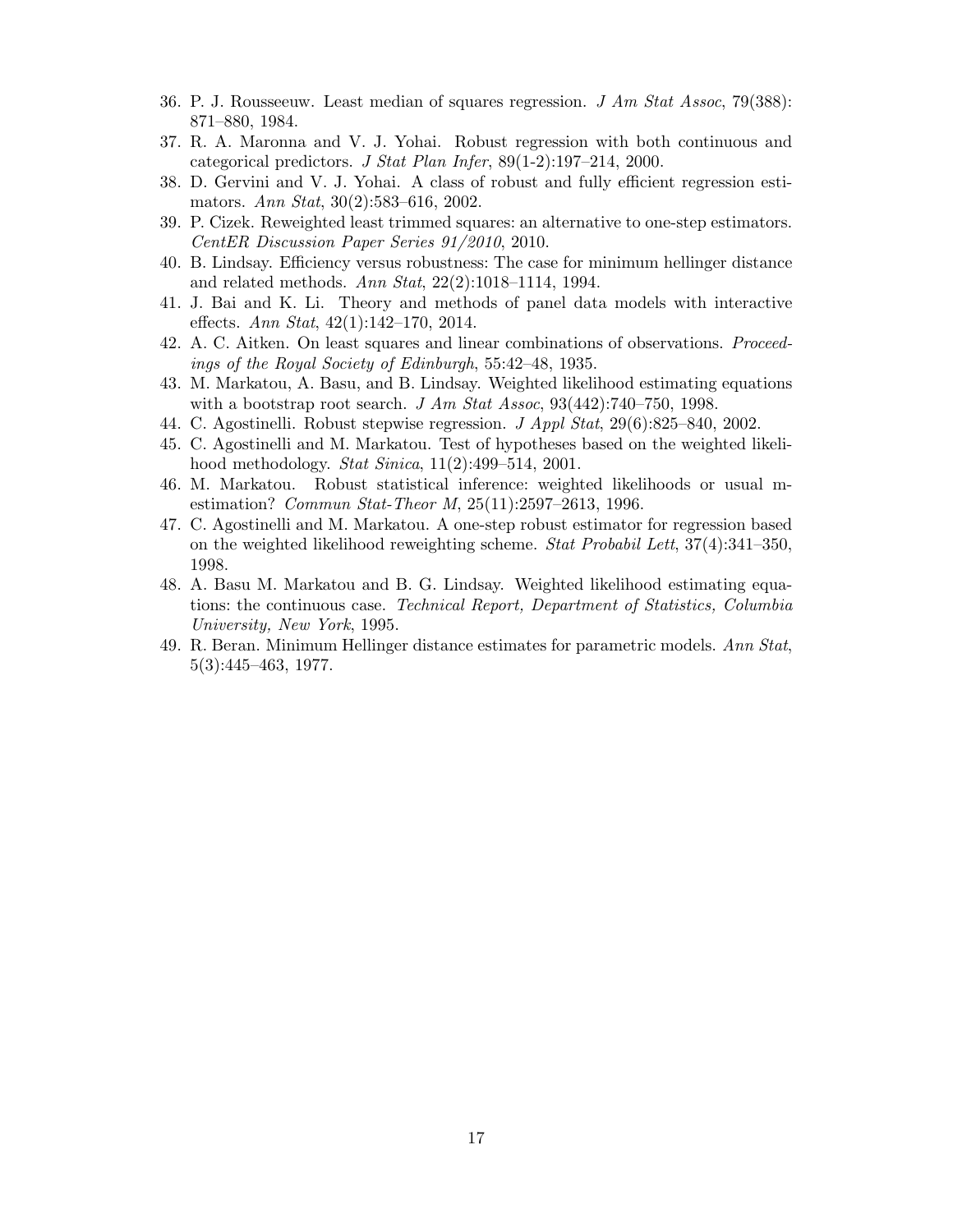|                        |         |         | DGP-I: Fixed Effects Model |          |         |         | DGP-II: Random Effects Model |          |
|------------------------|---------|---------|----------------------------|----------|---------|---------|------------------------------|----------|
| (N, T)                 | (25, 4) | (50, 4) | (100, 4)                   | (250, 4) | (25, 4) | (50, 4) | (100, 4)                     | (250, 4) |
| $\beta_{pols}$         | 0.2290  | 0.2255  | 0.2232                     | 0.2222   | 0.0436  | 0.0200  | 0.0097                       | 0.0041   |
| $\beta_{wpols}$        | 0.2295  | 0.2255  | 0.2232                     | 0.2221   | 0.0441  | 0.0201  | 0.0097                       | 0.0041   |
| $\beta_{be}$           | 0.2727  | 0.2388  | 0.2298                     | 0.2265   | 0.1801  | 0.0864  | 0.0401                       | 0.0162   |
| $\beta_{wbe}$          | 0.2780  | 0.2396  | 0.2300                     | 0.2267   | 0.1912  | 0.0886  | 0.0411                       | 0.0163   |
| $\widehat{\beta}_{fe}$ | 0.2385  | 0.2320  | 0.2257                     | 0.2227   | 0.0600  | 0.0262  | 0.0126                       | 0.0055   |
| $\beta_{wfe}$          | 0.2386  | 0.2321  | 0.2257                     | 0.2227   | 0.0607  | 0.0263  | 0.0126                       | 0.0055   |
| $\beta_{re}$           | 0.2291  | 0.2257  | 0.2231                     | 0.2221   | 0.0438  | 0.0199  | 0.0097                       | 0.0041   |
| $\beta_{wre}$          | 0.2296  | 0.2257  | 0.2231                     | 0.2221   | 0.0443  | 0.0200  | 0.0097                       | 0.0042   |
| $(N,\,T)$              | (50, 3) | (50, 8) | (50, 12)                   | (50, 25) | (50, 3) | (50, 8) | (50, 12)                     | [50, 25) |
| $\beta_{pols}$         | 0.2302  | 0.2206  | 0.2189                     | 0.2193   | 0.0260  | 0.0103  | 0.0064                       | 0.0030   |
| $\beta_{wpols}$        | 0.2302  | 0.2207  | 0.2189                     | 0.2193   | 0.0261  | 0.0104  | 0.0064                       | 0.0030   |
| $\beta_{be}$           | 0.2476  | 0.2190  | 0.2067                     | 0.1417   | 0.0791  | 0.0793  | 0.0764                       | 0.0673   |
| $\beta_{wbe}$          | 0.2474  | 0.2207  | 0.2076                     | 0.1432   | 0.0816  | 0.0822  | 0.0781                       | 0.0685   |
| $\beta_{fe}$           | 0.2397  | 0.2243  | 0.2217                     | 0.2220   | 0.0395  | 0.0119  | 0.0072                       | 0.0032   |
| $\beta_{wfe}$          | 0.2399  | 0.2243  | 0.2217                     | 0.2221   | 0.0397  | 0.0119  | 0.0072                       | 0.0032   |
| $\widehat{\beta}_{re}$ | 0.2307  | 0.2207  | 0.2190                     | 0.2193   | 0.0260  | 0.0103  | 0.0064                       | 0.0030   |
| $\beta_{wre}$          | 0.2307  | 0.2208  | 0.2189                     | 0.2193   | 0.0261  | 0.0103  | 0.0064                       | 0.0030   |

<span id="page-17-0"></span>Table 1.: The MSEs of all estimators under  $N(\mu = 0, \sigma^2 = 1)$  errors for  $N =$ 25, 50, 100, 250 (when T is fixed,  $T = 4$ ) and  $T = 3, 8, 12, 25$  (when N is fixed,  $N = 50$ )

<span id="page-17-1"></span>Table 2.: The MSEs of all estimators under different error distributions:  $N(\mu=0,\sigma^2=0)$ 1),  $t_5$  and  $DExp(1)$  when  $N = 100, T = 10$ 

| Error                                                 | DGP-I: Fixed Effects Model |         |         | DGP-II: Random Effects Model |         |         |  |  |  |  |
|-------------------------------------------------------|----------------------------|---------|---------|------------------------------|---------|---------|--|--|--|--|
| distributions                                         | $N(\mu = 0, \sigma^2 = 1)$ | $t_{5}$ | DExp(1) | $N(\mu = 0, \sigma^2 = 1)$   | $t_{5}$ | DExp(1) |  |  |  |  |
| $\widehat{\beta}_{pols}$<br>$\widehat{\beta}_{wpols}$ | 0.2203                     | 0.2193  | 0.2251  | 0.0037                       | 0.0053  | 0.0057  |  |  |  |  |
|                                                       | 0.2203                     | 0.2191  | 0.2250  | 0.0037                       | 0.0051  | 0.0054  |  |  |  |  |
| $\widehat{\beta}_{be}$                                | 0.2139                     | 0.2308  | 0.2346  | 0.0373                       | 0.0537  | 0.0601  |  |  |  |  |
|                                                       | 0.2146                     | 0.2306  | 0.2358  | 0.0381                       | 0.0540  | 0.0601  |  |  |  |  |
|                                                       | 0.2215                     | 0.2200  | 0.2263  | 0.0042                       | 0.0062  | 0.0064  |  |  |  |  |
| $\frac{\widehat{\beta}_{fe}}{\widehat{\beta}_{wfe}}$  | 0.2215                     | 0.2199  | 0.2263  | 0.0042                       | 0.0059  | 0.0061  |  |  |  |  |
|                                                       | 0.2203                     | 0.2193  | 0.2251  | 0.0037                       | 0.0054  | 0.0057  |  |  |  |  |
| $\overset{\sim}{\beta}_{wre}$                         | 0.2203                     | 0.2191  | 0.2250  | 0.0037                       | 0.0051  | 0.0054  |  |  |  |  |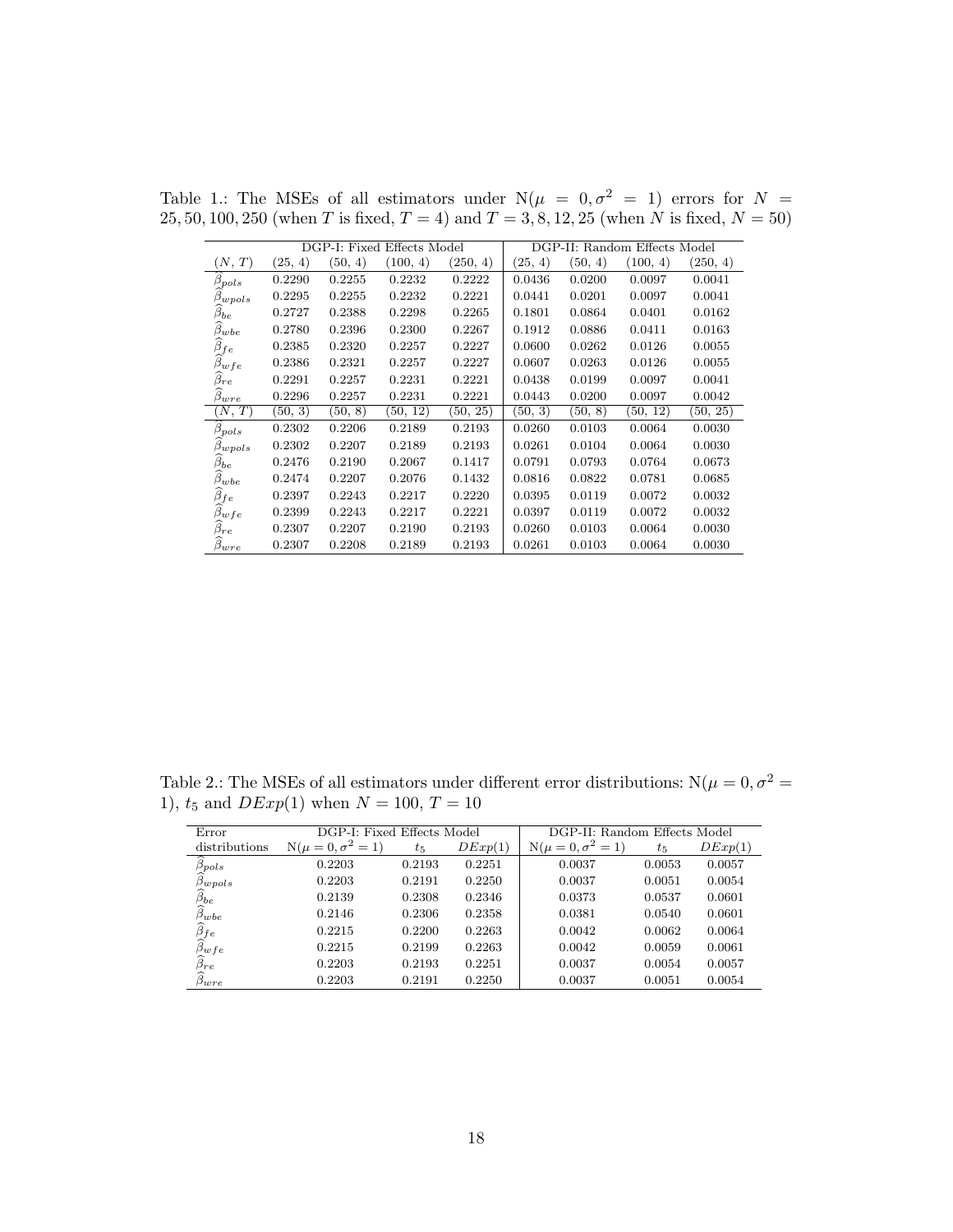| $DGP-I$                                             |                   | Random contamination |                      | Concentrated contamination |                  |                            |                  |                   |  |  |  |  |  |  |
|-----------------------------------------------------|-------------------|----------------------|----------------------|----------------------------|------------------|----------------------------|------------------|-------------------|--|--|--|--|--|--|
| $(N_1, T_1) = (120, 2)$                             | Vertical outliers |                      |                      | Leverage points            |                  | Vertical outliers          |                  | Leverage points   |  |  |  |  |  |  |
|                                                     | $5\%$             | 10%                  | $5\%$                | 10%                        | $5\%$            | 10%                        | 5%               | 10%               |  |  |  |  |  |  |
| $\beta_{pols}$                                      | 0.4002            | 1.2417               | 3.3460               | 9.9541                     | 1.0588           | 2.4242                     | 3.3060           | 9.9526            |  |  |  |  |  |  |
| $\widehat{\beta}_{wpols}$                           | 0.2274            | 0.2228               | 0.2260               | 0.2280                     | 0.2313           | 0.2302                     | 0.2277           | 0.2289            |  |  |  |  |  |  |
| $\widehat{\beta}_{be}$                              | 0.4502            | 1.3096               | 3.4462               | 10.1161                    | 3.2571           | 6.2801                     | 3.4380           | 9.7797            |  |  |  |  |  |  |
| $\widehat{\beta}_{wbe}$                             | 0.2352            | 0.2265               | 0.2370               | 0.4014                     | 0.2408           | 0.2390                     | 0.2348           | 0.2428            |  |  |  |  |  |  |
| $\widehat{\beta}_{fe}$                              | 0.4660            | 1.3876               | 3.4474               | 10.0996                    | 0.4596           | 1.3367                     | 3.6551           | 10.4212           |  |  |  |  |  |  |
| $\widehat{\beta}_{wfe}$                             | 0.2330            | 0.2278               | 0.2329               | 0.4529                     | 0.2364           | 0.2346                     | 0.2330           | 0.2385            |  |  |  |  |  |  |
| $\widehat{\beta}_{re}$                              | 0.4020            | 1.2458               | 3.3482               | 9.9689                     | 0.4378           | 1.3038                     | 3.0432           | 9.6394            |  |  |  |  |  |  |
| $\widehat{\beta}_{\underline{wre}}$                 | 0.2268            | 0.2219               | 0.2242               | 0.2265                     | 0.2365           | 0.2359                     | 0.2276           | 0.2290            |  |  |  |  |  |  |
| $(N_2,\,T_2)$<br>$= (80, 3)$                        |                   |                      |                      |                            |                  |                            |                  |                   |  |  |  |  |  |  |
| $\widehat{\beta}_{pols}$                            | 0.3746            | 1.1813               | 3.4531               | 9.7358                     | 1.1149           | 2.6081                     | $3.3712\,$       | 10.0874           |  |  |  |  |  |  |
| $\beta_{wpols}$                                     | 0.2228            | 0.2250               | 0.2251               | 0.2262                     | 0.2304           | 0.2230                     | 0.2237           | 0.2248            |  |  |  |  |  |  |
| $\widehat{\beta}_{be}$                              | 0.4705            | 1.4074               | 3.7326               | 10.0835                    | 6.9713           | 14.2696                    | 3.4437           | 10.3329           |  |  |  |  |  |  |
| $\widehat{\beta}_{wbe}$                             | 0.2403            | 0.3131               | 0.2467               | 1.8689                     | 0.2449           | 0.2364                     | 0.2384           | 0.2591            |  |  |  |  |  |  |
| $\widehat{\beta}_{fe}$                              | 0.4165            | 1.2425               | 3.4809               | 9.7985                     | 0.4392           | 1.3105                     | 3.6801           | 10.0476           |  |  |  |  |  |  |
| $\widehat{\beta}_{wfe}$                             | 0.2176            | 0.2155               | 0.2234               | 0.6387                     | 0.2329           | 0.2250                     | 0.2310           | 0.2317            |  |  |  |  |  |  |
| $\widehat{\beta}_{re}$                              | 0.3764            | 1.1805               | 3.4555               | 9.7389                     | 0.4352           | 1.2977                     | 3.1797           | 9.7787            |  |  |  |  |  |  |
| $\widehat{\beta}_{\underline{wre}}$                 | 0.2222            | 0.2239               | 0.2235               | 0.2236                     | 0.2337           | 0.2266                     | 0.2238           | 0.2236            |  |  |  |  |  |  |
| $DGP-II$                                            |                   |                      | Random contamination |                            |                  | Concentrated contamination |                  |                   |  |  |  |  |  |  |
| $(N_1, T_1) = (120, 2)$                             | Vertical outliers |                      |                      | Leverage points            |                  | Vertical outliers          |                  | Leverage points   |  |  |  |  |  |  |
|                                                     | $5\%$             | 10%                  | $5\%$                | 10%                        | $5\%$            | 10%                        | 5%               | $10\%$            |  |  |  |  |  |  |
| $\widehat{\beta}_{pols}$                            | 0.3787            | 1.3251               | 3.5885               | 10.2682                    | 1.3436           | 3.1538                     | 3.7369           | 9.9809            |  |  |  |  |  |  |
| $\beta_{wpols}$                                     | 0.0190            | 0.0219               | 0.0340               | 0.0646                     | 0.0176           | 0.0188                     | 0.0371           | 0.0614            |  |  |  |  |  |  |
| $\widehat{\beta}_{be}$                              | 0.4505            | 1.4368               | 3.7069               | 10.3196                    | 4.4839           | 9.2887                     | 3.6873           | 9.7482            |  |  |  |  |  |  |
| $\widehat{\beta}_{wbe}$                             | 0.0480            | 0.0858               | 0.0976               | 0.3368                     | 0.0361           | 0.0387                     | 0.0963           | 0.2151            |  |  |  |  |  |  |
| $\widehat{\beta}_{fe}$                              | 0.4508            | 1.4608               | 3.6715               | 10.5080                    | 0.4970           | 1.4487                     | 4.4034           | 11.2726           |  |  |  |  |  |  |
| $\widehat{\beta}_{wfe}$                             | 0.0483            | 0.0999               | 0.1078               | 0.5219                     | 0.0386           | 0.0441                     | 0.0400           | 0.0482            |  |  |  |  |  |  |
| $\widehat{\beta}_{re}$                              | 0.3798            | 1.3272               | 3.5925               | 10.2741                    | 0.4703           | 1.4108                     | 3.4956           | 9.7057            |  |  |  |  |  |  |
| $\widehat{\beta}_{\underline{wre}}$                 | 0.0191            |                      |                      |                            |                  | 0.0373                     | 0.0362           | 0.0618            |  |  |  |  |  |  |
| $(\overline{N_2},T_2)$<br>$= (80, 3)$               |                   | 0.0225               | 0.0352               | 0.0686                     | 0.0358           |                            |                  |                   |  |  |  |  |  |  |
|                                                     |                   |                      |                      |                            |                  |                            |                  |                   |  |  |  |  |  |  |
| $\widehat{\beta}_{pols}$                            | 0.3784            | 1.2896               | 3.6960               | 10.2332                    | 1.4453           | 3.3062                     | 3.7121           | 10.2756           |  |  |  |  |  |  |
|                                                     | 0.0173            | 0.0214               | 0.0358               | 0.0686                     | 0.0183           | 0.0192                     | 0.0346           | 0.0584            |  |  |  |  |  |  |
| $\widehat{\beta}_{wpols}$<br>$\widehat{\beta}_{be}$ | 0.5166            | 1.5569               | 3.8817               | 10.5179                    | 10.2610          | 20.0915                    | 3.5058           | 9.7968            |  |  |  |  |  |  |
|                                                     | 0.0900            | 0.4135               | 0.2439               | 2.2413                     | 0.0589           | 0.0569                     | 0.2733           | 0.3970            |  |  |  |  |  |  |
| $\widehat{\beta}_{wbe}$                             | 0.4176            | 1.3365               | 3.7580               | 10.2875                    | 0.4187           | 1.4138                     | 4.1639           | 11.4456           |  |  |  |  |  |  |
| $\widehat{\beta}_{fe}$<br>$\widehat{\beta}_{wfe}$   | 0.0421            | 0.1894               | 0.1248               | 0.9373                     | 0.0278           | 0.0324                     | 0.0292           | 0.0322            |  |  |  |  |  |  |
| $\widehat{\beta}_{re}$<br>$\widehat{\beta}_{wre}$   | 0.3791<br>0.0174  | 1.2919<br>0.0218     | 3.7027<br>0.0360     | 10.2412<br>0.0715          | 0.4143<br>0.0271 | 1.4053<br>0.0310           | 3.5679<br>0.0335 | 10.0512<br>0.0570 |  |  |  |  |  |  |

<span id="page-18-0"></span>Table 3.: The MSEs of all estimators for  $N_1 = 120$ ,  $T_1 = 2$  and  $N_2 = 80$ ,  $T_2 = 3$  in the presence of 5% and 10% random and concentrated contamination by setting the number of outliers as  $m = 12$  and  $m = 24$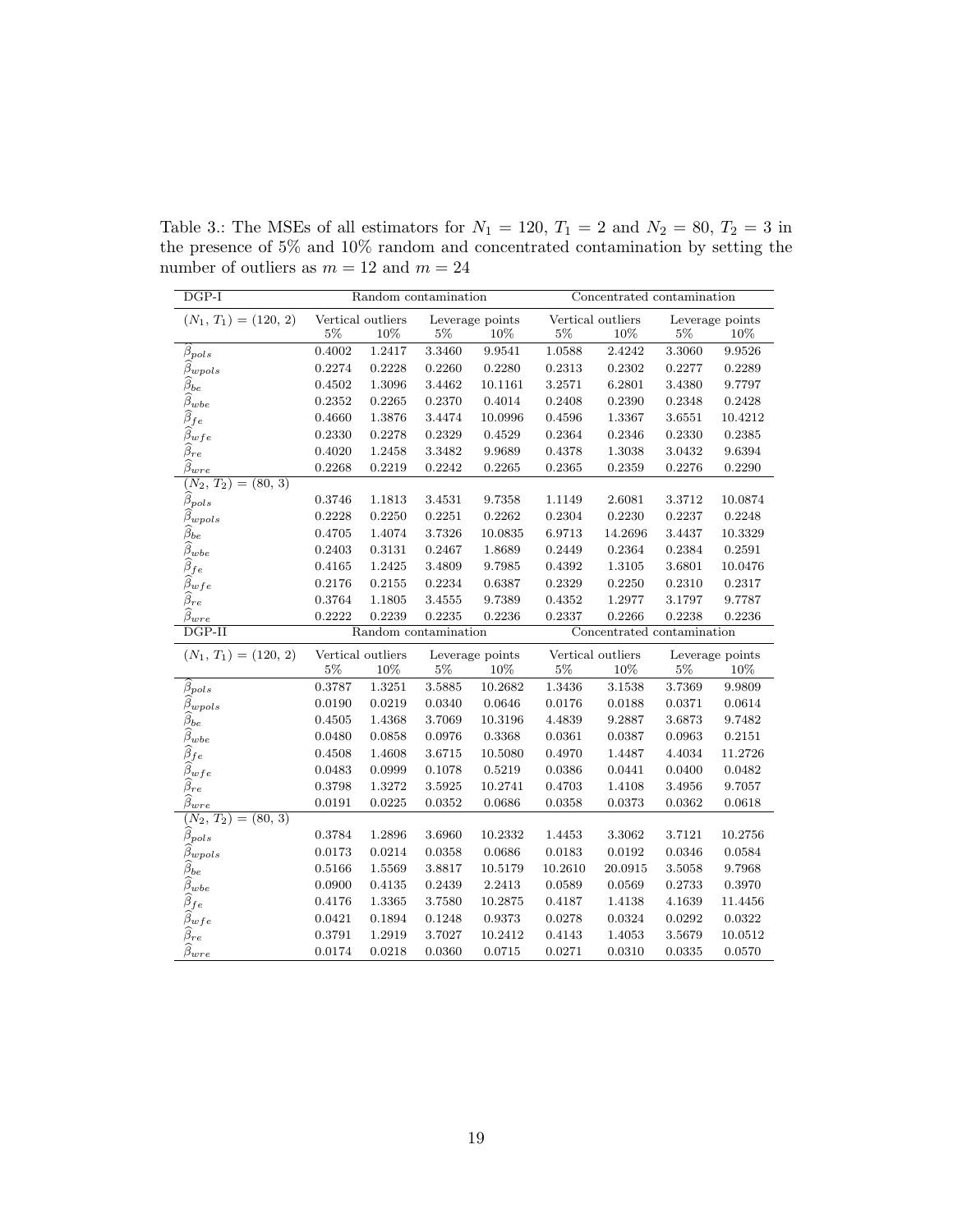|                            | Leverage points<br>10%                           | 0.394                                   | 0.999                                                                                                                | 0.350   | 0.999                                                                                                                                                                                                                                                                                                                                                                                                                                                                                                   | 0.354                    | 0.999                                | 0.400     | 0.999                    | 0.493                              | 0.999                                            | 0.419                            | 0.999                                                  | 0.263                      | 0.999                                                                                             | 0.480           | 0.999                    |                      | Leverage points   | 10%     | 0.409             | 0.999                                                                                                  | 0.354     | 0.997     | 0.399                                                                                                                                                                                                                                                                                                                                                                                                                                                                           | 0.999     | 0.406                                                                                                                                    | 0.999                       | 0.519             | 0.999                            | 0.421          | 0.995                                 | 0.253                    | 0.999                                                                 | 0.494                              | 0.999                        |
|----------------------------|--------------------------------------------------|-----------------------------------------|----------------------------------------------------------------------------------------------------------------------|---------|---------------------------------------------------------------------------------------------------------------------------------------------------------------------------------------------------------------------------------------------------------------------------------------------------------------------------------------------------------------------------------------------------------------------------------------------------------------------------------------------------------|--------------------------|--------------------------------------|-----------|--------------------------|------------------------------------|--------------------------------------------------|----------------------------------|--------------------------------------------------------|----------------------------|---------------------------------------------------------------------------------------------------|-----------------|--------------------------|----------------------|-------------------|---------|-------------------|--------------------------------------------------------------------------------------------------------|-----------|-----------|---------------------------------------------------------------------------------------------------------------------------------------------------------------------------------------------------------------------------------------------------------------------------------------------------------------------------------------------------------------------------------------------------------------------------------------------------------------------------------|-----------|------------------------------------------------------------------------------------------------------------------------------------------|-----------------------------|-------------------|----------------------------------|----------------|---------------------------------------|--------------------------|-----------------------------------------------------------------------|------------------------------------|------------------------------|
|                            | 5%                                               | 0.752                                   | 0.999                                                                                                                | 0.696   | 0.999                                                                                                                                                                                                                                                                                                                                                                                                                                                                                                   | 0.597                    | 0.999                                | 0.767     | 0.999                    | 0.532                              | 0.999                                            | 0.544                            | 0.999                                                  | 0.417                      | 0.999                                                                                             | 0.556           | 0.999                    | contamination        |                   | $5\%$   | 0.735             | 0.997                                                                                                  | $0.710\,$ | 0.996     | 0.628                                                                                                                                                                                                                                                                                                                                                                                                                                                                           | 0.997     | 0.757                                                                                                                                    | 0.997                       | 0.577             | 0.997                            | 0.570          | 0.993                                 | 0.416                    | 0.997                                                                 | 0.586                              | 0.997                        |
| Concentrated contamination | outliers<br>10%                                  | 0.313                                   | 1.000                                                                                                                | 0.139   | 1.000                                                                                                                                                                                                                                                                                                                                                                                                                                                                                                   | 0.919                    | 1.000                                | 0.934     | 1.000                    | 0.121                              | 1.000                                            | 0.069                            | 1.000                                                  | 0.586                      | 1.000                                                                                             | 0.596           | 000.1                    | Concentrated         | Vertical outliers | 10%     | 0.340             | 1.000                                                                                                  | 0.103     | 1.000     | 0.961                                                                                                                                                                                                                                                                                                                                                                                                                                                                           | 1.000     | 0.966                                                                                                                                    | 1.000                       | 0.121             | $1.000\,$                        | 0.052          | 1.000                                 | 0.681                    | 1.000                                                                 | 0.683                              | 1.000                        |
|                            | Vertical<br>5%                                   | 747                                     | 1.000                                                                                                                | 0.327   | 1.000                                                                                                                                                                                                                                                                                                                                                                                                                                                                                                   | 0.996                    | 1.000                                | 1.000     | 1.000                    | 0.294                              | $1.000$                                          | 0.123                            | 1.000                                                  | 0.903                      | 1.000                                                                                             | 0.912           | $1.000$                  |                      |                   | 262     | 0.731             | 1.000                                                                                                  | 0.182     | 1.000     | 1.000                                                                                                                                                                                                                                                                                                                                                                                                                                                                           | 1.000     | 1.000                                                                                                                                    | 1.000                       | 0.239             | 1.000                            | 0.076          | 1.000                                 | 0.938                    | 1.000                                                                 | 1.941                              | 1.000                        |
|                            | 10%                                              | 0.410                                   | 0.996                                                                                                                | 0.269   | 0.994                                                                                                                                                                                                                                                                                                                                                                                                                                                                                                   | 0.285                    | 0.986                                | 0.413     | 0.996                    | 0.495                              | 0.996                                            | 0.336                            | 0.994                                                  | 0.342                      | 0.981                                                                                             | 0.498           | 0.996                    |                      |                   | 10%     | 0.415             | 0.995                                                                                                  | 0.224     | 0.914     | 0.337                                                                                                                                                                                                                                                                                                                                                                                                                                                                           | 0.963     | 0.418                                                                                                                                    | 0.995                       | 0.507             | 0.995                            | 0.258          | 0.913                                 | 0.402                    | 0.947                                                                 | 0.506                              | 0.995                        |
|                            | Leverage points<br>5%                            | 0.769                                   | 0.997                                                                                                                | 0.652   | 0.997                                                                                                                                                                                                                                                                                                                                                                                                                                                                                                   | 0.654                    | 0.997                                | 0.771     | 0.997                    | 0.580                              | 0.997                                            | 0.440                            | 0.997                                                  | 0.449                      | 0.996                                                                                             | 0.578           | 0.997                    |                      | Leverage points   | 5%      | 0.776             | 0.998                                                                                                  | 0.591     | 0.998     | 0.711                                                                                                                                                                                                                                                                                                                                                                                                                                                                           | 0.998     | 0.776                                                                                                                                    | 0.998                       | 0.577             | 0.998                            | 0.363          | 0.997                                 | 0.491                    | 0.997                                                                 | 0.580                              | 0.998                        |
| Random contamination       | 10%                                              | 0.988                                   | 1.000                                                                                                                | 0.946   | 1.000                                                                                                                                                                                                                                                                                                                                                                                                                                                                                                   | 0.949                    | 1.000                                | 0.987     | 1.000                    | 0.816                              | $1.000\,$                                        | 0.559                            | 1.000                                                  | 0.545                      | 0.999                                                                                             | 0.818           | 000.1                    | Random contamination |                   | 10%     | 0.992             | 1.000                                                                                                  | 0.868     | 0.996     | 0.982                                                                                                                                                                                                                                                                                                                                                                                                                                                                           | 1.000     | 0.992                                                                                                                                    | 1.000                       | 0.829             | 1.000                            | 0.452          | 0.968                                 | 0.673                    | 0.998                                                                 | 0.831                              | 1.000                        |
|                            | Vertical outliers<br>5%                          | 000                                     | 0.000                                                                                                                | 000.1   | 1.000                                                                                                                                                                                                                                                                                                                                                                                                                                                                                                   | 0.927                    | 1.000                                | 1.000     | 1.000                    | 0.989                              | 1.000                                            | 0.909                            | 1.000                                                  | 0.998                      | 1.000                                                                                             | 0.987           | 1.000                    |                      | Vertical outliers |         | 1.000             | 1.000                                                                                                  | 0.995     | 1.000     | 1.000                                                                                                                                                                                                                                                                                                                                                                                                                                                                           | 1.000     | 1.000                                                                                                                                    | 1.000                       | 0.988             | 1.000                            | 0.811          | 1.000                                 | 0.955                    | 1.000                                                                 | 0.989                              | 1.000                        |
| DGP-II                     | $(N_1, T_1)$<br>$\widehat{\mathcal{C}}$<br>(120, | $\mathop \Delta \limits^ \circ 1, pols$ | $\beta_{1,wpols}$                                                                                                    |         | $\begin{array}{l} \hline \tilde{\omega}_{1},\tilde{b}_{2}\\ \tilde{\omega}_{2},\tilde{c}_{3}\\ \tilde{\omega}_{3},\tilde{c}_{4}\\ \tilde{\omega}_{4},\tilde{c}_{5}\\ \tilde{\omega}_{5},\tilde{c}_{6}\\ \tilde{\omega}_{6}\\ \tilde{\omega}_{7},\tilde{c}_{7}\\ \tilde{\omega}_{8},\tilde{c}_{8}\\ \tilde{\omega}_{9},\tilde{c}_{8}\\ \tilde{\omega}_{10},\tilde{c}_{8}\\ \tilde{\omega}_{11},\tilde{c}_{8}\\ \tilde{\omega}_{12},\tilde{c}_{8}\\ \tilde{\omega}_{13},\tilde{c}_{8}\\ \tilde{\omega}_{$ |                          |                                      |           | $\beta_{1,\mathrm{wre}}$ | $\underset{\sim}{\beta_{2, pols}}$ | $\frac{\beta_{2,wpols}}{}$                       | $\frac{\beta_{2,be}}{2}$         | $\frac{\beta_{2, wbe}}{\sim}$                          |                            | $\begin{array}{l} \beta_2, f e \\ \widehat{\beta}_2, w f e \\ \widehat{\beta}_2, r e \end{array}$ |                 | $\beta_{2,\mathrm{wre}}$ | DGP-II               | $(N_2,\,T_2)$     | (80, 3) |                   | $\begin{array}{l} \beta_{1, pols} \\ \beta_{1, wpols} \\ \beta_{1, b e} \\ \beta_{1, wbe} \end{array}$ |           |           |                                                                                                                                                                                                                                                                                                                                                                                                                                                                                 |           | $\begin{array}{l} \widehat{\beta_1}, f e \\ \widehat{\beta_1}, w f e \\ \widehat{\beta_1}, r e \\ \widehat{\beta_2}, r e \\ \end{array}$ |                             | $\beta_{2, pols}$ | $\frac{\beta_{2,wpols}}{}$       |                | $\frac{\beta_{2},b e}{\beta_{2},wbe}$ |                          | $\begin{array}{l} \beta_2, f e \\ \widehat{\beta_2}, wfe \end{array}$ | $\beta_{2, re}$                    | $\beta_{2,\underline{wre}}$  |
|                            | Leverage points<br>10%                           | 0.358                                   | 0.999                                                                                                                | 0.341   | 0.999                                                                                                                                                                                                                                                                                                                                                                                                                                                                                                   | 0.336                    | 0.999                                | 0.365     | 0.999                    | 0.673                              | 0.999                                            | 0.441                            | 0.999                                                  | 0.584                      | 0.999                                                                                             | 0.661           | 0.999                    |                      | Leverage points   | 10%     | 0.374             | 1.000                                                                                                  | 0.397     | 1.000     | 0.374                                                                                                                                                                                                                                                                                                                                                                                                                                                                           | 1.000     | 0.384                                                                                                                                    | 1.000                       | 0.652             | $1.000\,$                        | 0.423          | 0.997                                 | 0.666                    | 1.000                                                                 | 0.641                              | 1.000                        |
|                            |                                                  | 1887                                    | 1.000                                                                                                                | 0.768   | 1.000                                                                                                                                                                                                                                                                                                                                                                                                                                                                                                   | 0.834                    | 1.000                                | 0.908     | 1.000                    | 0.406                              | 1.000                                            | 0.445                            | 1.000                                                  | 0.315                      | 1.000                                                                                             | 0.406           | 1.000                    | contamination        |                   | 5%      | 0.890             | 1.000                                                                                                  | 0.719     | 1.000     | 0.872                                                                                                                                                                                                                                                                                                                                                                                                                                                                           | 1.000     | 0.906                                                                                                                                    | 1.000                       | 0.404             | 1.000                            | 0.503          | 1.000                                 | 0.317                    | 1.000                                                                 | 0.412                              | 1.000                        |
| Concentrated contamination | outliers<br>10%                                  | 0.499                                   | 1.000                                                                                                                | 0.178   | 1.000                                                                                                                                                                                                                                                                                                                                                                                                                                                                                                   | 0.960                    | 1.000                                | 0.966     | 1.000                    | 0.090                              | 1.000                                            | 0.059                            | 1.000                                                  | 0.422                      | 1.000                                                                                             | 0.431           | $1.000$                  | Concentrated         | outliers          | 10%     | 0.499             | 1.000                                                                                                  | 0.137     | 1.000     | 0.982                                                                                                                                                                                                                                                                                                                                                                                                                                                                           | 1.000     | 0.984                                                                                                                                    | 1.000                       | 0.108             | $1.000$                          | 0.059          | 1.000                                 | 0.466                    | 1.000                                                                 | 0.470                              | 1.000                        |
|                            | Vertical<br>$26\,$                               | 0.908                                   | $1.000\,$                                                                                                            | 0.480   | $1.000\,$                                                                                                                                                                                                                                                                                                                                                                                                                                                                                               | $1.000$                  | 1.000                                | $1.000\,$ | $1.000\,$                | $\overline{0.217}$                 | $1.000\,$                                        | $\overline{c}$<br>$\overline{0}$ | $\begin{array}{c} 1.000 \\ 0.774 \\ 1.000 \end{array}$ |                            |                                                                                                   | 0.792           | 1.000                    |                      | Vertical          | $5\%$   | $\frac{1}{0.902}$ | $1.000\,$                                                                                              | 0.237     | $1.000\,$ | 0.999                                                                                                                                                                                                                                                                                                                                                                                                                                                                           | $1.000\,$ | $1.000\,$                                                                                                                                | $1.000\,$                   | $0.205$<br>1.000  |                                  | 0.079          | $1.000\,$                             | $\!0.850$                | $1.000\,$                                                             | $\mathbb{S}^3$<br>$\overline{0.8}$ | 1.000                        |
|                            | 10%                                              | 0.368                                   | 0.999                                                                                                                | 0.258   | 0.995                                                                                                                                                                                                                                                                                                                                                                                                                                                                                                   | 0.251                    | 0.985                                | 0.366     | 0.999                    | 0.650                              | 0.999                                            | 0.480                            | 0.995                                                  | 0.475                      | 0.986                                                                                             | 0.648           | 0.999                    |                      |                   | 10%     | 0.361             | 0.996                                                                                                  | 0.196     | 0.926     | 0.285                                                                                                                                                                                                                                                                                                                                                                                                                                                                           | 0.976     | 0.361                                                                                                                                    | 0.996                       | 0.627             | 0.996                            | 0.354          | 0.903                                 | 0.522                    | 0.937                                                                 | 0.632                              | 0.996                        |
|                            | Leverage points<br>5%                            | 0.887                                   | 1.000                                                                                                                | 0.789   | 1.000                                                                                                                                                                                                                                                                                                                                                                                                                                                                                                   | 0.786                    | 1.000                                | 0.888     | $1.000\,$                | 0.379                              | 1.000                                            | 0.265                            | 1.000                                                  | 0.267                      | 1.000                                                                                             | 0.380           | 1.000                    |                      | Leverage points   | 5%      | 0.864             | 0.999                                                                                                  | 0.693     | 0.999     | 0.817                                                                                                                                                                                                                                                                                                                                                                                                                                                                           | 0.999     | 0.862                                                                                                                                    | 0.999                       | 0.399             | 0.999                            | 0.217          | 0.999                                 | 0.321                    | 0.999                                                                 | 0.396                              | 0.999                        |
| Random contamination       | 10%                                              | 0.996                                   | 1.000                                                                                                                | 0.981   | 1.000                                                                                                                                                                                                                                                                                                                                                                                                                                                                                                   | 0.970                    | 1.000                                | 0.996     | 1.000                    | 0.604                              | 1.000                                            | 0.387                            | 1.000                                                  | 0.366                      | 1.000                                                                                             | 0.602           | 1.000                    | Random contamination |                   | 10%     | 0.994             | 0.998                                                                                                  | 0.939     | 0.998     | 0.989                                                                                                                                                                                                                                                                                                                                                                                                                                                                           | 0.998     | 0.994                                                                                                                                    | 0.998                       | 0.638             | 0.998                            | 0.308          | 0.972                                 | 0.480                    | 0.998                                                                 | 0.641                              | 0.998                        |
|                            | Vertical outliers<br>5%                          | 1.000                                   | 000.1                                                                                                                | $000$ . | 1.000                                                                                                                                                                                                                                                                                                                                                                                                                                                                                                   | 1.000                    | 1.000                                | $1.000$   | 1.000                    | 0.945                              | 1.000                                            | 0.784                            | 1.000                                                  | 0.772                      | 1.000                                                                                             | 0.944           | 1.000                    |                      | Vertical outliers | 5%      | 0.999             | 0.999                                                                                                  | 0.998     | 0.999     | 0.999                                                                                                                                                                                                                                                                                                                                                                                                                                                                           | 0.999     | 0.999                                                                                                                                    | 0.999                       | 0.952             | 0.999                            | 0.672          | 0.999                                 | 0.884                    | 0.999                                                                 | 0.953                              | 0.999                        |
| <b>DGP-I</b>               | $F_2$<br>(120,<br>$(N_1,$                        |                                         | $\begin{array}{l} \beta_{1, pols} \\ \beta_{1, wpols} \\ \beta_{1, b} \\ \beta_{1, b} \\ \beta_{1, wbe} \end{array}$ |         |                                                                                                                                                                                                                                                                                                                                                                                                                                                                                                         | $\widehat{\beta}_{1,fe}$ | $\overbrace{{\beta}_1,}{\omega}_r e$ |           | $\beta_{1,\mathrm{wre}}$ |                                    | $\frac{\beta_{2, pols}}{\hat{\beta}_{2, wpols}}$ | $\beta_{2,be}$                   | $\widehat{\beta}_{2,wbee}$                             | $\widehat{\beta_{2}}, f e$ | $\widehat{\beta}_{2,\,w\,fe}$                                                                     | $\beta_{2, re}$ | $\beta_{2, wire}$        | DGP-I                | $(N_2, T_2)$      | (80, 3) |                   |                                                                                                        |           |           | $\begin{array}{l} \tilde{\mathcal{Q}}_{1}, \mathit{pois} \\ \tilde{\mathcal{Q}}_{1}, \mathit{wpes} \\ \tilde{\mathcal{Q}}_{1}, \mathit{vib} \\ \tilde{\mathcal{Q}}_{2}, \tilde{\mathcal{Q}}_{3}, \tilde{\mathcal{Q}}_{4}, \tilde{\mathcal{Q}}_{5}, \tilde{\mathcal{Q}}_{6} \\ \tilde{\mathcal{Q}}_{5}, \tilde{\mathcal{Q}}_{6}, \tilde{\mathcal{Q}}_{7}, \tilde{\mathcal{Q}}_{8}, \tilde{\mathcal{Q}}_{9}, \tilde{\mathcal{Q}}_{1}, \tilde{\mathcal{Q}}_{1}, \tilde{\mathcal{Q$ |           |                                                                                                                                          | $\widehat{\beta}_{1, wire}$ | $\beta_{2, pols}$ | $\overbrace{\beta_2,\!^{opols}}$ | $\beta_{2,be}$ | $\widehat{\beta}_{2,wbe}$             | $\widehat{\beta}_{2,fe}$ | $\beta_{2,wfe}$                                                       | $\beta_{2,re}$                     | $\widehat{\beta_{2, write}}$ |

<span id="page-19-0"></span>Table 4.: The powers of all estimators when  $N_1 = 120,$  $T_1 = 2$  and  $N_2 = 80,$  $T_2 = 3$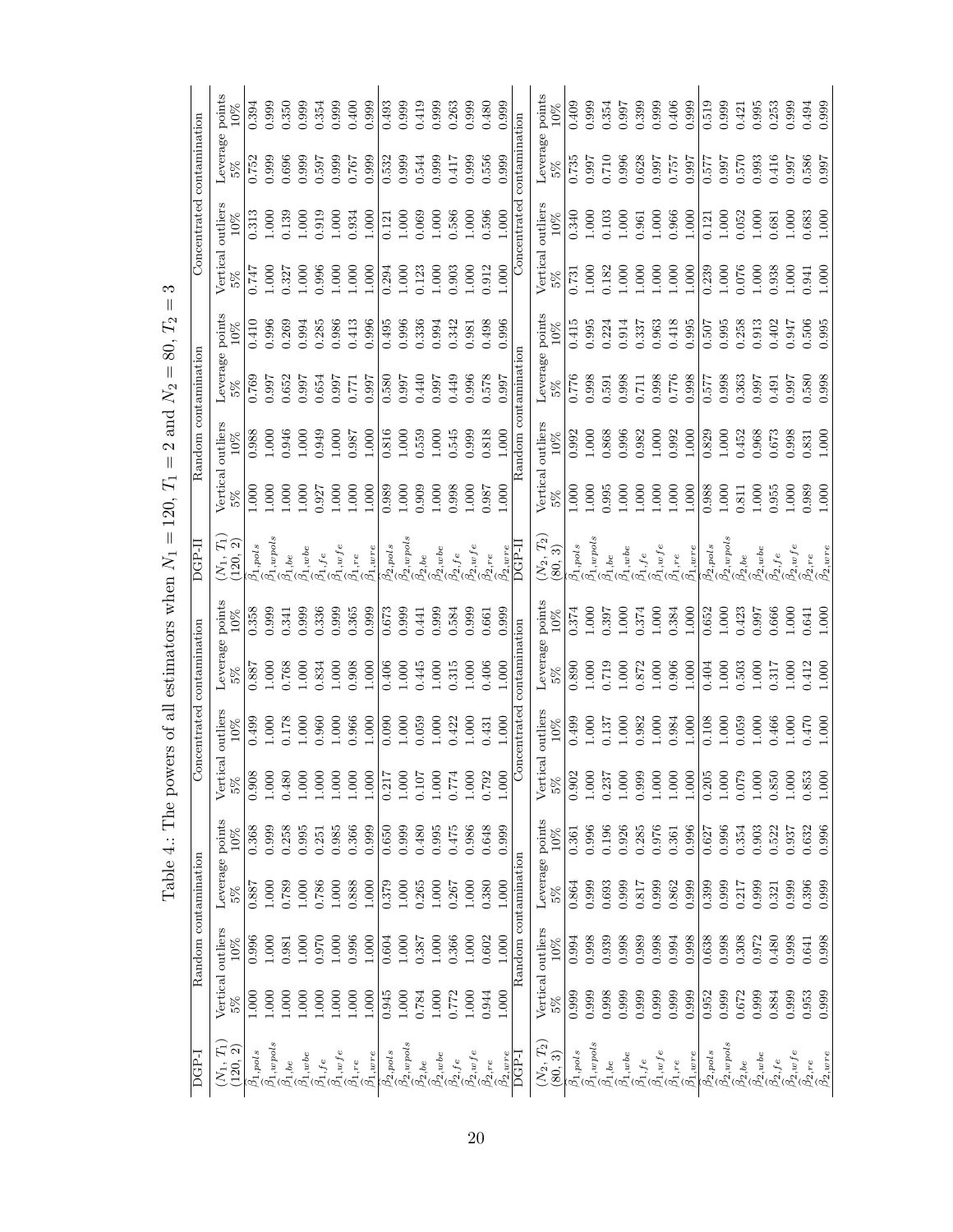|                              |                     | Female patients              |                  | Male patients              |                     |                              |                  |  |  |  |  |  |
|------------------------------|---------------------|------------------------------|------------------|----------------------------|---------------------|------------------------------|------------------|--|--|--|--|--|
| $\widehat{\beta}_{1,pols}$   | $-0.109$<br>(0.015) | $\widehat{\beta}_{2, pols}$  | 0.414<br>(0.024) | $\widehat{\beta}_{1,pols}$ | $-0.030$<br>(0.017) | $\widehat{\beta}_{2,pols}$   | 0.335<br>(0.024) |  |  |  |  |  |
| $\widehat{\beta}_{1, wpols}$ | $-0.114$<br>(0.014) | $\widehat{\beta}_{2, wpols}$ | 0.423<br>(0.023) | $\beta_{1, wpols}$         | $-0.022$<br>(0.016) | $\widehat{\beta}_{2, wpols}$ | 0.334<br>(0.022) |  |  |  |  |  |
| $\widehat{\beta}_{1,be}$     | $-0.250$<br>(0.052) | $\widehat{\beta}_{2,be}$     | 0.583<br>(0.092) | $\widehat{\beta}_{1,be}$   | $-0.118$<br>(0.061) | $\widehat{\beta}_{2,be}$     | 0.352<br>(0.086) |  |  |  |  |  |
| $\widehat{\beta}_{1, wbe}$   | $-0.255$<br>(0.014) | $\widehat{\beta}_{2, wbe}$   | 0.589<br>(0.025) | $\beta_{1, wbe}$           | $-0.116$<br>(0.016) | $\beta_{2, wbe}$             | 0.346<br>(0.023) |  |  |  |  |  |
| $\widehat{\beta}_{1,fe}$     | 0.101<br>(0.015)    | $\widehat{\beta}_{2,fe}$     | 0.214<br>(0.022) | $\widehat{\beta}_{1,fe}$   | 0.076<br>(0.017)    | $\widehat{\beta}_{2,fe}$     | 0.301<br>(0.023) |  |  |  |  |  |
| $\widehat{\beta}_{1,wfe}$    | 0.098<br>(0.013)    | $\widehat{\beta}_{2,wfe}$    | 0.216<br>(0.019) | $\widehat{\beta}_{1,wfe}$  | 0.081<br>(0.016)    | $\widehat{\beta}_{2,wfe}$    | 0.299<br>(0.021) |  |  |  |  |  |
| $\widehat{\beta}_{1,re}$     | 0.070<br>(0.015)    | $\widehat{\beta}_{2, re}$    | 0.241<br>(0.021) | $\widehat{\beta}_{1,re}$   | 0.061<br>(0.017)    | $\widehat{\beta}_{2, re}$    | 0.307<br>(0.023) |  |  |  |  |  |
| $\widehat{\beta}_{1, wire}$  | 0.065<br>(0.013)    | $\widehat{\beta}_{2, wire}$  | 0.246<br>(0.018) | $\beta_{1, wire}$          | 0.066<br>(0.015)    | $\widehat{\beta}_{2,wire}$   | 0.307<br>(0.020) |  |  |  |  |  |

<span id="page-20-0"></span>Table 5.: The estimates of individual coefficients (upper rows) and standard errors of the estimates (lower rows) for blood pressure data of female and male patients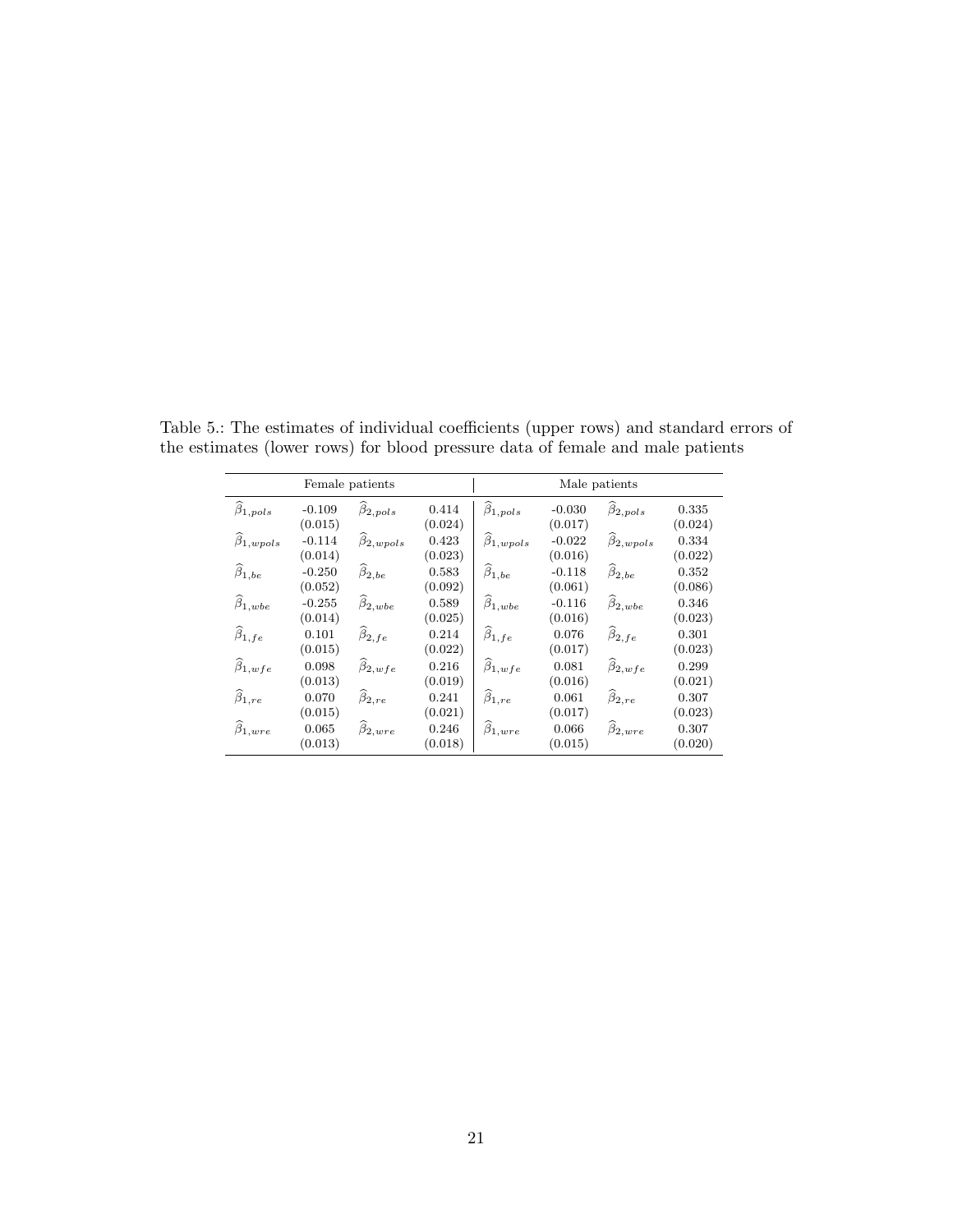<span id="page-21-0"></span>

Figure 1.: The scatter plots of the pulse rates against the systolic and diastolic blood  $\,$  pressures for female and male patients.